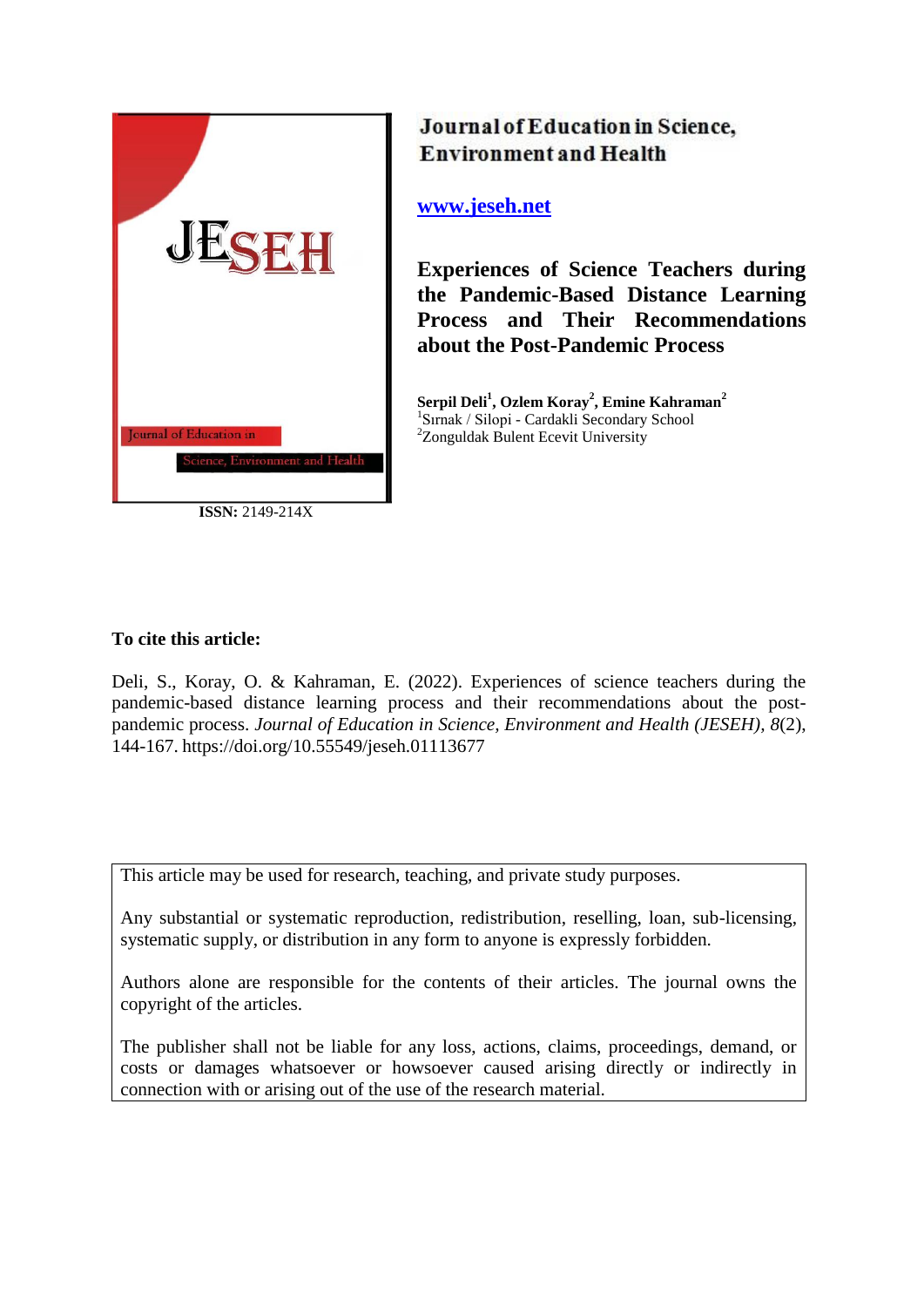

# **Experiences of Science Teachers during the Pandemic-Based Distance Learning Process and Their Recommendations about the Post-Pandemic Process**

**Serpil Deli, Ozlem Koray, Emine Kahraman**

| <b>Article Info</b>                     | <b>Abstract</b>                                                                                                                                                                                                                                                                                                                                                                                                                                                                                                                                                                                                                                                                            |
|-----------------------------------------|--------------------------------------------------------------------------------------------------------------------------------------------------------------------------------------------------------------------------------------------------------------------------------------------------------------------------------------------------------------------------------------------------------------------------------------------------------------------------------------------------------------------------------------------------------------------------------------------------------------------------------------------------------------------------------------------|
| <b>Article History</b>                  | The purpose of this study was to reveal the experiences of science teachers                                                                                                                                                                                                                                                                                                                                                                                                                                                                                                                                                                                                                |
| Published:<br>01 April 2022             | during the pandemic and their recommendations about the post-pandemic<br>process. In the study, the "first period" referred to the period when the pandemic<br>first appeared (the period between March-June 2020) and the "second period"                                                                                                                                                                                                                                                                                                                                                                                                                                                 |
| Received:<br>02 January 2022            | referred to the post-summer holiday period (the period between August-<br>November 2020). The study employed the phenomenology design, one of the<br>qualitative research methods. For the study, one-on-one interviews were                                                                                                                                                                                                                                                                                                                                                                                                                                                               |
| Accepted:<br>30 March 2022              | conducted with 16 science teachers working in the city of Sırnak. Interview data<br>were analyzed using descriptive analysis and supported by direct quotations.<br>Interview data were analyzed using descriptive analysis and supported by direct                                                                                                                                                                                                                                                                                                                                                                                                                                        |
| <b>Keywords</b>                         | quotations. The study findings revealed that science teachers experienced<br>problems in learning-teaching processes, assessment-evaluation, technical and                                                                                                                                                                                                                                                                                                                                                                                                                                                                                                                                 |
| Pandemic process                        | structural situations due to the sudden transition to distance learning in the first                                                                                                                                                                                                                                                                                                                                                                                                                                                                                                                                                                                                       |
| Distance learning                       | period of the pandemic. In the second period of the pandemic, with the solving of                                                                                                                                                                                                                                                                                                                                                                                                                                                                                                                                                                                                          |
| Teacher experiences<br>Science teachers | technical and structural problems, teachers carried out a more systematic and<br>planned teaching process compared to the first period. During this process, they<br>enriched the learning environment with interactive experiments and materials,<br>using different teaching methods and techniques. However, they stated that<br>although they made changes in assessment and evaluation, they could not<br>evaluate students sufficiently. In this context, teachers anticipated that students<br>will have difficulty adapting to school after the pandemic, and they were of the<br>opinion that the deficiencies of the pandemic process can be eliminated with<br>make-up lessons. |

# **Introduction**

Many disasters caused by viruses were encountered in the history of humanity from past to present, and the human race was greatly damaged during the times of these disasters (Hays, 1998; Özdemir, 2005; Tunç & Aıcı, 2020; Yolun, 2012). The current Covid-19 (coronavirus) pandemic is one of these disasters. Pandemic is defined by the Turkish Language Institution (TDK) as "the common occurrence of a disease in a continent or several countries at the same time, a major epidemic" (Turkish Language Association, 2021). The disease being infectious is an important condition for a pandemic. Genetic diseases or certain cancers that are common in a certain region is not called a pandemic (Gögebakan, 2020). First detected in Wuhan, the capital of China's Hubei region, the Covid-19 virus was declared as a pandemic by the World Health Organization (WHO) on 11 March 2020 (WHO, 2020). The WHO reported 104.956.439 total cases and 2.290.488 deaths in the world (WHO, 2020) by February 6, 2021. Concerning millions, the pandemic caused a great worldwide crisis, especially in health, and led to radical changes in many areas such as social life, economy, education, arts, and sports. Furthermore, it is not known when it will end (Can, 2020). All the countries in the world are still in great competition in terms of adapting to the new situations caused by the pandemic and overcoming the process with the least damage.

Various measures were taken in many countries as a result of the increase in cases and deaths during the pandemic. Since crowded groups of people should not be together, collective activities were canceled. The information that social distance and hygiene measures should be taken to reduce the contagiousness of the virus was shared with the whole society (T.C. Sağlık Bakanlığı [Turkish Ministry of Health], 2020). With the outbreak in December 2019 and the declaration of the virus as a pandemic in March 2020, the measures that needed to be taken in the field of education were also questioned and each country set out to prepare its own action plan. First, in order to prevent the virus from spreading among students and teachers, face-to-face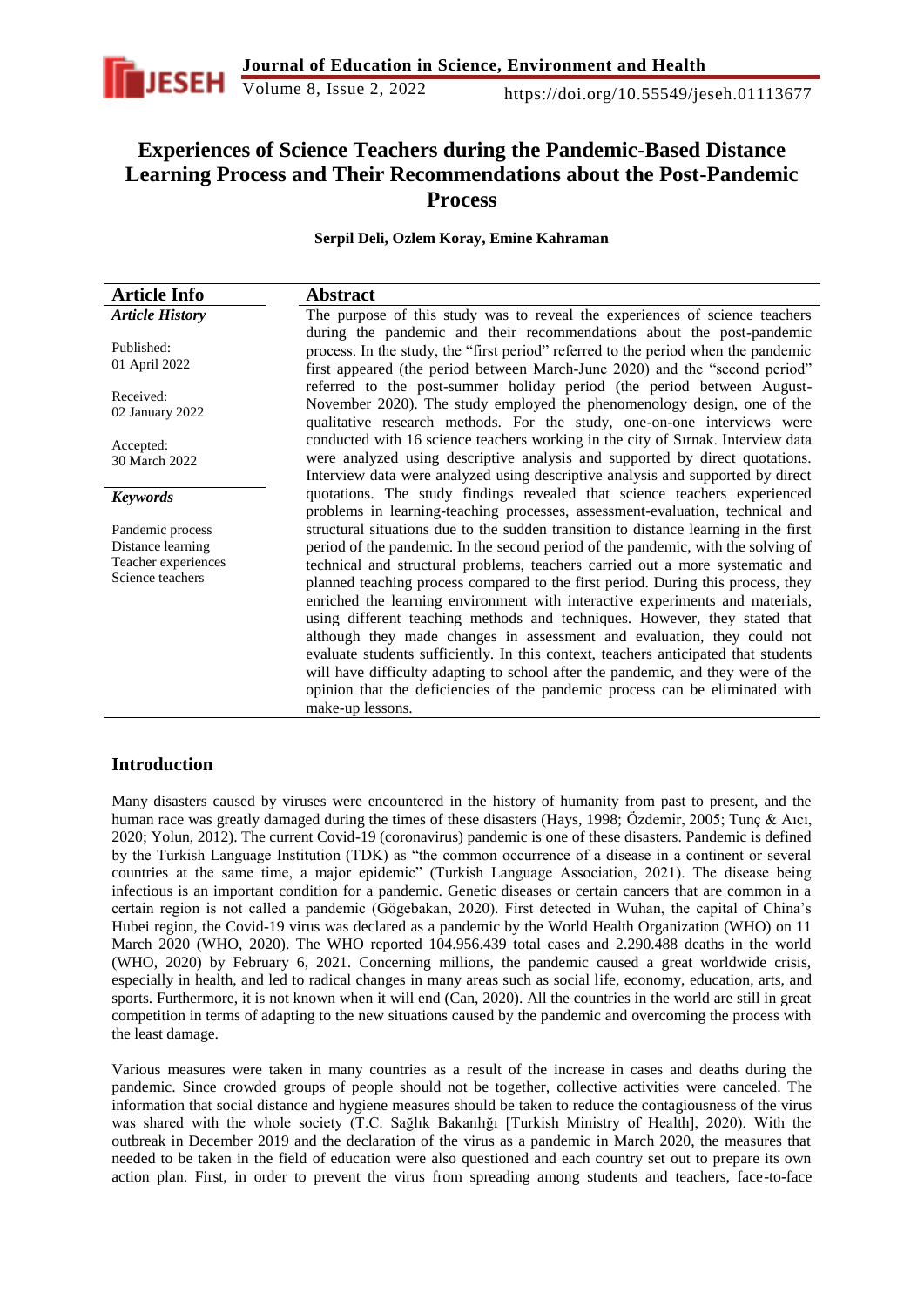learning was suspended and schools were closed (Angoletto & Queiroz, 2020). However, on the basis of the knowledge that the pandemic will not end in a short time, the search for alternative education methods started. In Turkey, due to the pandemic, face-to-face learning activities at all levels also ended, local and central exams were postponed, and online exams began to be administered. In order to alleviate the effects of the crisis caused by the pandemic in education and to prevent future problems, distance learning was considered the most effective solution (Giannini & Lewis, 2020; Karakaş, 2020).

The first case of Covid-19 was reported in March 2020 in Turkey (T.C. Sağlık Bakanlığı, 2020). After the increase in the number of cases, the educational activities at all levels of the Ministry of National Education (MEB [MoNE]) were first postponed for three weeks. Then, it was decided to continue education online until the end of the spring term of 2019-2020 (MEB, 2020). Thus, even though Turkey did not have a distance learning experience before, teachers began to have their with millions of students at the same time through distance learning. In this process, MEB planned to use three TV Channels and Education Information Network (EBA) in order to realize distance learning applications for students at the elementary, middle, and high schools (MEB, 2020). During the first distance learning process of the pandemic covering the months of April, May, and June 2020, it was announced that the grades of the last fall semester would be valid and that all students would pass. After the summer vacation, make-up classes were done (MEB, 2020). In addition, the press release given by the MEB (2020) declared that education would be carried out with distance learning tools in the 2020- 2021 academic year, but the situation would be reviewed in September 2020 and the schools would be opened gradually in a controlled manner. In this process, face-to-face learning was left to the consent of the parents and it was emphasized that education in schools would be done while paying special attention to cleanliness, hygiene, and social distance. It was also announced that students who wish could continue distance learning (MEB, 2020). However, due to the recent increase in cases, education continued solely in the form of distance learning.

Unlike the previous pandemics, the Covid-19 pandemic is the first pandemic in terms of using distance learning and thus ensuring continuity in education. One of the first interventions to manage the current situation in previous pandemics was the closure of schools (Hens et al., 2009). However, in the Covid-19 pandemic, many countries suspended face-to-face learning and switched to distance learning (Sahu, 2020; Viner et al., 2020). Although open and distance learning applications drew attention especially in this period, distance learning services began to be provided in different fields (Can, 2020). The importance of quality, as well as quantity, in open and distance learning, was revealed with its increased use (Özer & Suna, 2020). With the use of various technological facilities and devices, the distance learning model can meet an important need for a large number of individuals with limited opportunities, regardless of time and place. However, currently used distance learning processes cannot be completely alternative to face-to-face applications (Tuncer & Bahadır, 2017). At this stage, interaction provided in face-to-face learning is reported as the most important deficiency for distance learning (Kaysi & Aydemir, 2017; Huss et al., 2015). In order to develop distance learning qualitatively, to eliminate its disadvantages, and, most importantly, to strengthen its interaction dimension, data-based knowledge, that is, research results that examine the model in all aspects are needed.

The widespread use of distance education during the pandemic has caused educators and education professionals to focus more on this type of teaching. There are many definitions in the national and international literature regarding this model, which is considered to be the most appropriate solution to ensure that education can continue uninterruptedly for all students during the epidemic that started suddenly (Kaya, 2002). Distance Learning is a teaching model in which individuals will continue their learning efficiently and with high quality according to their own pace and capacity (Kaya, 2002). According to Demir (2014), distance learning is a planned organization that enables the use of different technologies as well as the application of teaching methods where students and instructors are in different places at the same time. According to Moore and Kearsly (1996), distance learning is planned learning activities carried out by the student and the teacher in different environments using special techniques and applications. Emphasizing that the concept of distance learning changes according to the characteristics of the age, Kazmer and Caroline (2004) stated that the concept of distance learning was used synonymously with the word "correspondence learning" in the past, and over time it became synonymous with the word "television". However, the real recognition of the concept was realized through communication technologies including video, teleconference system, e-mail, and internet (Ergüney, 2017). Main distance learning technologies are divided into two groups, namely interactive and non-interactive. While non-interactive educational technologies are considered as "correspondence learning, printed materials, radio, television, audio, and video cassettes", interactive education technologies are evaluated in a wide range such as from multimedia, computer-aided education, electronic mail, internet, databases, satellite technologies and virtual reality to video conferencing (Demir, 2014; Midkiff & DaSilva, 2002; Taylor, 2002). Participants in distance learning are physically, educationally, and psychologically distant from other participants in terms of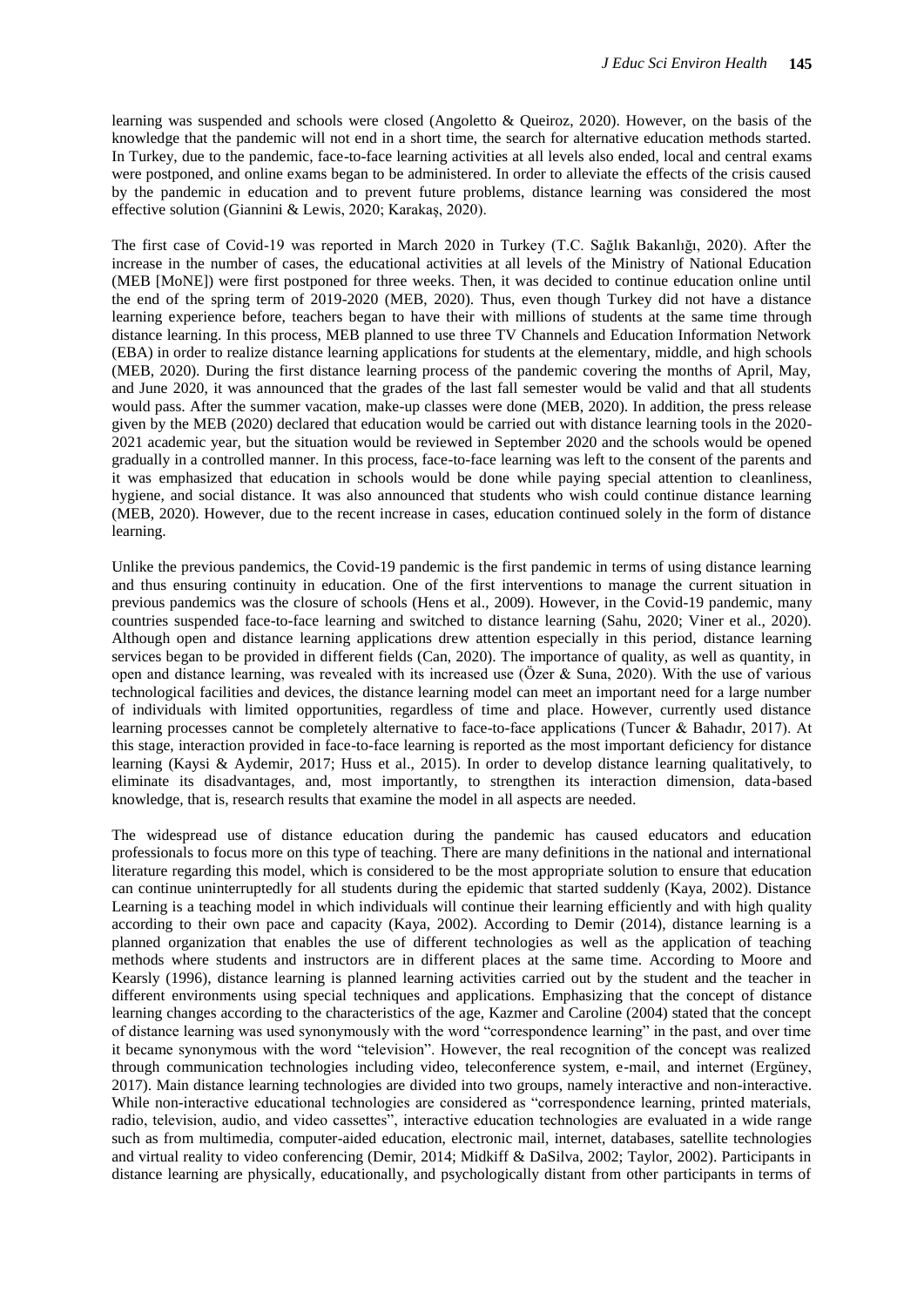time and space. In distance learning, the responsibility of learning is left to the student, in this respect, it is an education model that requires the learner to use self-management skills. Distance learning is a contemporary and effective form of learning in that it includes features such as being able to configure and update teaching methods and techniques in an electronic environment in a convenient and flexible manner, and to be used 24/7 whenever required (Gökçe, 2008; Gülbahar & Karataş, 2016; Rovai & Barnum, 2003; Ruksasuk, 1999: Simonson, 2007).

During the pandemic, with the introduction of distance learning in all countries, the problems caused by not being able to provide face-to-face learning were somewhat eliminated (Eken et al., 2020). At this point, it can be predicted that distance learning will become more prominent in the future with the contribution of new technologies and systems and become a pioneering learning model. There are studies on distance learning experiences during the pandemic in the national literature (Başaran et al., 2020; Bozkurt, 2020; Can, 2020; Genç & Gümrükçüoğlu, 2020; Sen & Kızılcalıoğlu, 2020). One of these studies was conducted by Bozkurt (2020). Bozkurt (2020), examined the experiences of elementary school students regarding the pandemic and distance learning. The study results revealed that a balanced application of theory and practice will support meaningful learning in the distance learning process during the pandemic period. In another study conducted by Başaran et al. (2020), the efficiency of distance learning during the pandemic process was examined by getting the views of teachers, students, and parents on distance learning. The participants in the study stated that distance learning has positive aspects, but the interaction is limited. In addition, the teachers emphasized that distance learning was not appropriate for individual differences, active learning did not take place and students' participation in the course was limited because of technical equipment problems. Sen and Kızılcalıoğlu (2020) explored the views of students and academicians on distance learning during the pandemic process. The study determined that distance learning negatively affected the social skills of the students and students found distance learning classes boring.

In order to test the effectiveness of distance learning and make it more qualified, first of all, the experiences of teachers and students in this process should be revealed (Telli & Altun, 2020; Keskin & Özer Kaya, 2020). The positive or negative situations experienced by the teachers who are the practitioners of distance learning and the thoughts of the students who are experiencing such education can dynamically increase the quality of today's applications and contribute to future distance learning studies. The feedback given by the teachers will help determine what kind of expectations they have in distance learning and the characteristics that the learning environment should have in order for students to achieve more qualified learning.

### **The Study**

The present study aimed to reveal the experiences of science teachers in the Covid-19 pandemic process and their recommendations regarding the post-pandemic process. In the national and international literature, there are many studies on the widespread use of distance learning in the first period of the pandemic (Almaghaslah & Alsayari, 2020; Altuntaş Yılmaz, 2020; Arslan, 2020; Balcı, 2020; Başaran et al., 2020; Bhamani et al., 2020; Bozkurt, 2020; Can, 2020; Genç & Gümrükçüoğlu, 2020; İmamoğlu & Siyimer İmamoğlu, 2020; Mahdy, 2020; Ramos-Morcillo et al., 2020; Sen & Kızılcalıoğlu, 2020; Sever & Özdemir, 2020; Ünal & Bulunuz, 2020). In these studies, the views of teachers and students on distance learning experiences in the first period of the pandemic were determined. However, in this study, the experiences of teachers working in the city of Şırnak were compared according to pandemic periods, and recommendations were made for the post-pandemic period. In order to explain teachers' experiences in more detail within the scope of the study, the pandemic process was divided into three periods: first period, second period, and post-pandemic period. The first period includes March, April, May, and June, when the Covid-19 pandemic first started, whereas the second period includes August, September, October, and November. The study is important in terms of comparing the distance learning experiences of science teachers in the first days of the pandemic and afterwards. It is believed that this study will contribute to the field in terms of determining the precautions to be taken for the post-pandemic process in which face-to-face learning is expected to start. In addition, a deeper analysis was made using the experiences and the situation was assessed. Thus, examination of the reflections of science teaching carried out with distance learning during the pandemic period will make significant contributions to the literature in terms of increasing the effectiveness of distance learning. The sub-problems identified within the scope of the study purpose are as follows:

1. What are the experiences of science teachers in the first period of the pandemic process (March-June Period)?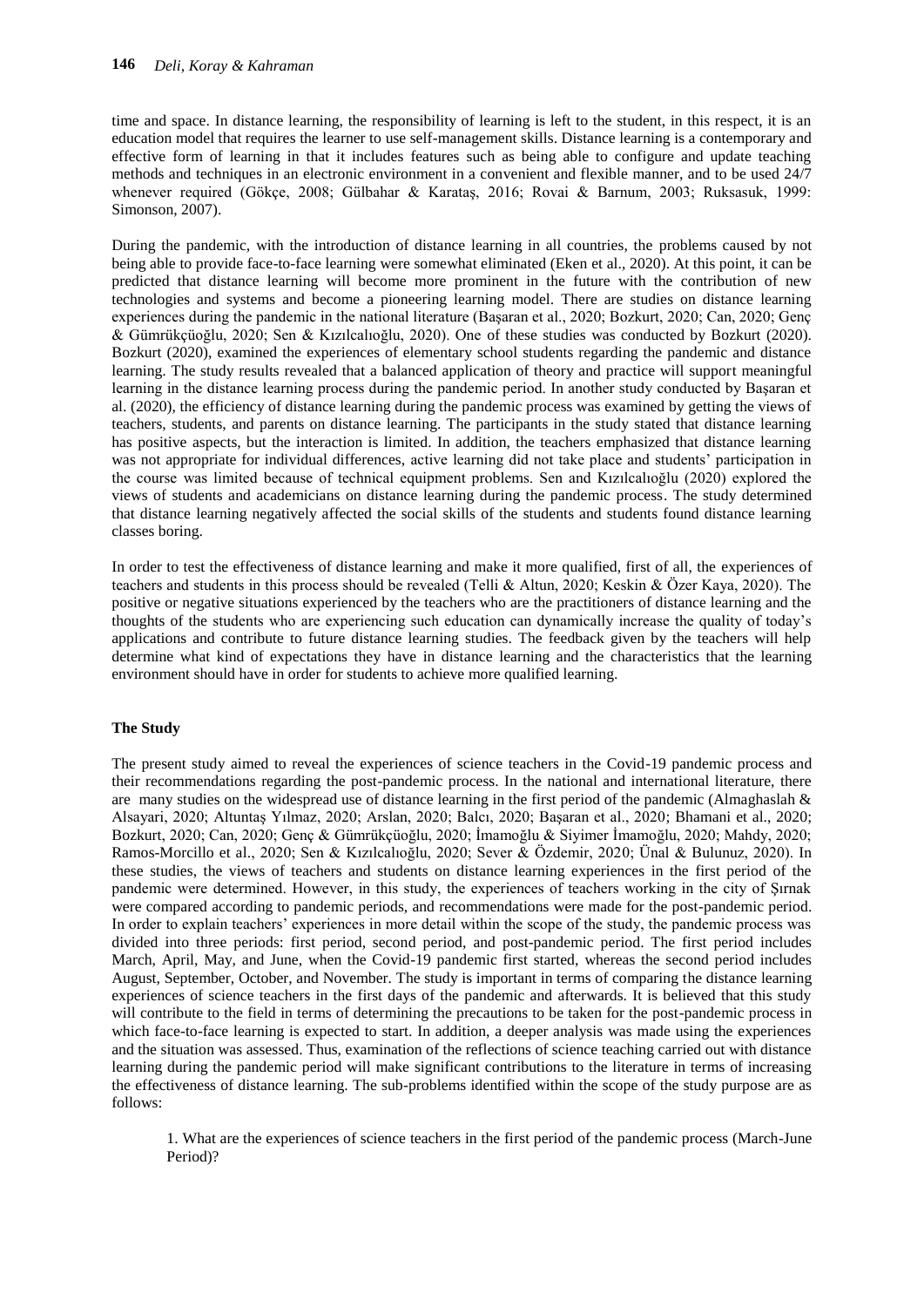2. What are the experiences of science teachers in the second period of the pandemic process (August-November Period)?

3. What are the recommendations of science teachers regarding the post-pandemic process?

## **Method**

In this study, phenomenology, one of the qualitative research methods, was employed. The research was based on teachers' views on their experiences in the lessons they taught during the pandemic. The reason why phenomenology was preferred in the study was to obtain in-depth information about the experiences, perceptions, and thoughts of teachers during and after the pandemic. In phenomenology studies, individuals' thoughts, perceptions, assessments, or the meanings they attribute to a phenomenon are investigated (Jasper, 1994; Starks & Trinidad, 2007). In order to define the phenomenon, the phenomenon is redefined by revealing the essence of individuals' experiences in phenomenology studies (Rose et al., 1995). Thus, in these studies; the connection between the examined phenomenon and the people who experienced it is emphasized (Baker et al., 1992; Kocabıyık, 2016). The phenomenon studied in the present study was "the teacher experiences during the pandemic".

#### **Study Group**

Since the criterion sampling method, one of the purposeful sampling methods, was appropriate to the study purpose, it was used to select the study group to obtain detailed information. In criterion sampling, individuals, events, facts, or situations with predetermined characteristics within the scope of the study subject are examined (Patton, 1990). The criteria determined in this study were being a science teacher in schools affiliated with the MEB in the city of Şırnak and giving science lessons during the pandemic. In this context, 16 science teachers working in Şırnak were contacted and face-to-face interviews were made with each of them on a voluntary basis. Nicknames such as Ayşe Teacher and Berna Teacher were assigned by the researcher to each of the teachers interviewed. Five of the participating teachers were male and 11 were female. Fourteen of them were working at the city center and two were working in villages. In terms of seniority, 11 teachers had been working for three years or less, whereas five teachers have a service period of 3 years or less, while 5 teachers had been working for four years and above.

#### **Data Collection**

The study data were collected by interviewing 16 science teachers who were working at two village schools and five downtown schools in the city of Şırnak in the Southeastern Anatolia Region of Turkey during the 2020- 2021 academic year. Two of the teachers had been working in village schools and five in schools in the city center. In the study, the period when the pandemic first appeared (the period between March-June 2020) was named the "first period" the "first period" and the post-summer holiday period (the period between August-November 2020) was named the "second period". Face-to-face meetings were held with the teachers between October 1, 2020 and October 29, 2020. The interviews lasted an hour on average. The interviews were recorded and then turned into a written document. This written document was returned to the participants for member checking.

#### **Data Collection Tool**

In the study, the data were obtained from the structured interviews the researcher made with the teachers. In structured interviews, the researcher conducts the interviews in a planned manner with the questions he/she had prepared in the context of the study subject (Şimsek & Yıldırım, 2011). For the content validity of the questions developed by the researchers within the scope of the study, the opinions of two field education experts and one assessment and evaluation expert were taken and the interview questions were formed. During the interviews with the experts, feedback was received regarding the questions' adequacy, content validity, and comprehensibility. In the interview questions formed by the researchers, first, questions about the demographic characteristics of the teachers were asked. Then, questions about the first period of the pandemic (nine questions), the second period (eight questions), and the post-pandemic period (six questions) were asked. The interviews were conducted in an environment where the participants felt comfortable (through online interviews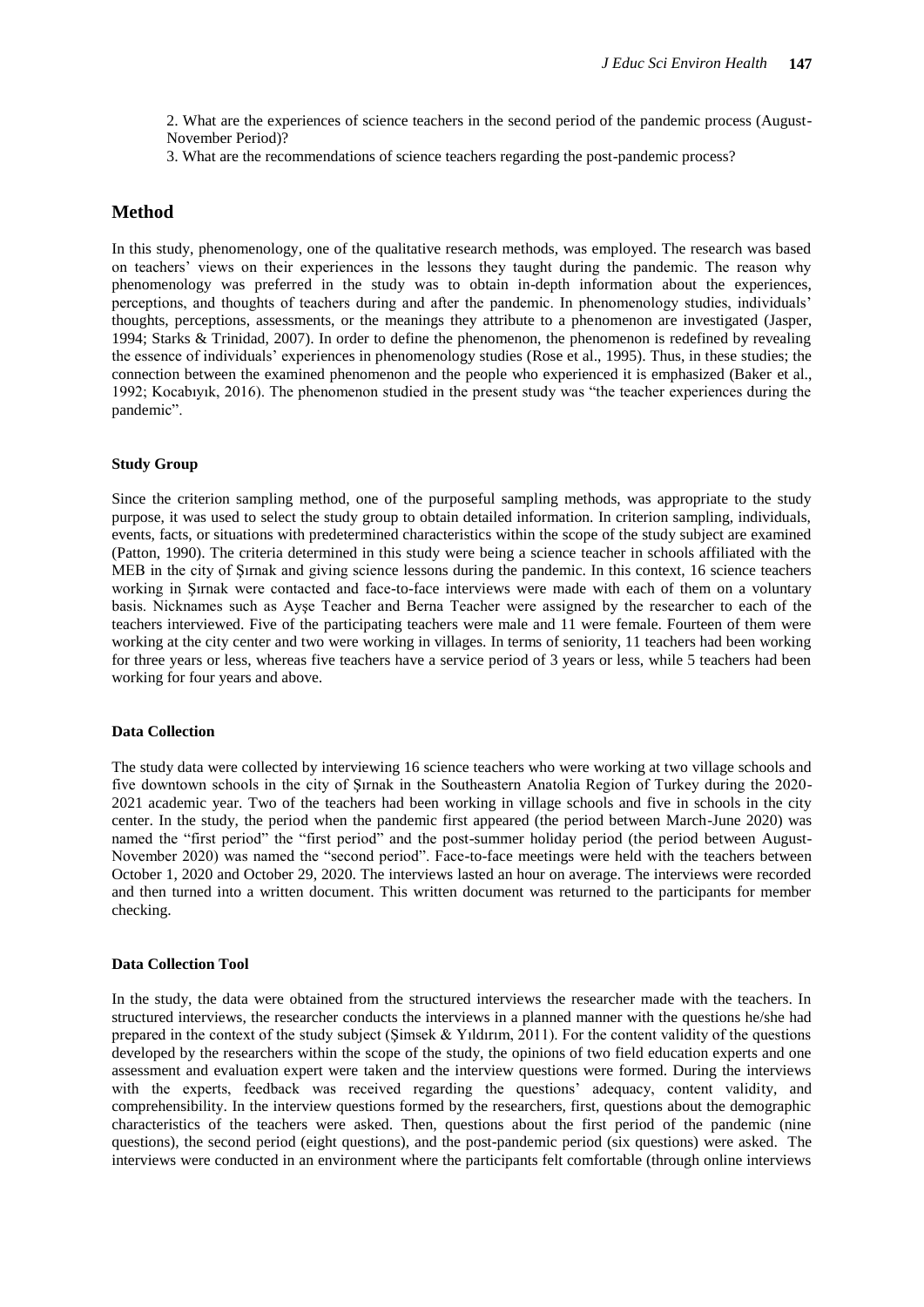or face-to-face interviews at the schools where the teachers worked at). Sample questions in the interviews were as follows:

A sample question about the first period of the pandemic: What are your experiences regarding the technical and structural situation in the first period of the pandemic?

A sample question about the second period of the pandemic: What are your experiences with the teaching methods and techniques in the second period of the pandemic? Have you made any changes in this regard compared to the first period of the pandemic? If you did, can you explain them by providing your reasons? A sample question about the post-pandemic period: What are your recommendations about the learning environment after the pandemic?

## **Data Analysis**

Descriptive analysis, one of the qualitative data analysis techniques, was performed to analyze the data obtained in line with the interviews. Considering the various classifications in the literature on qualitative data analysis, three basic concepts that are important for every qualitative researcher are description, analysis, and interpretation (Şimsek & Yıldırım, 2011). Description refers to the process of determining what the data collected within the scope of the study say about the research problem. Analysis refers to the process of revealing the themes that are not clearly visible in the data set with the help of conceptual classifications and explaining the relationships between these themes. Finally, interpretation is the process of revealing the meaning of what was said by the participants or what was observed in the participants (Simsek & Yıldırım, 2011). The data analysis process in the study was carried out in three stages. In the first stage, a comprehensive literature review was made and a framework (themes) was formed for the examination of the statements. The themes were determined in line with the sub-problems of the study and interview questions. The themes determined for the first and second sub-problems of the study were "learning and teaching processes", "technical and structural situation", and "assessment-evaluation". Under the first theme "learning and teaching processes" of the first and second sub-problems, five sub-themes were formed, namely "teaching methods and techniques", "teacher roles", "student roles", and "communication and materials". The themes determined for the third sub-problem of the study were "learning and teaching processes", and "assessment-evaluation". Under the first theme "learning and teaching processes" of the third sub-problem, four sub-themes were formed, namely "learning environment", "teaching methods and techniques", "teacher roles", and "student roles". In the next stage, the interviews with the teachers were transcribed into written documents. The written transcripts were analyzed within the framework of themes. Some teachers had more than one opinion for each theme. In the last stage, the consistency of the data among the raters was calculated in order to ensure reliability in the qualitative data analysis. During the data analysis, the data were examined separately by the researcher and a field expert. They discussed the "agreement" and "disagreement" issues and necessary revisions were made. The data subjected to descriptive analysis in the study were assessed by two different raters, and the Miles-Huberman reliability value (Miles & Huberman, 1994) was calculated as 91.05. Each stage used in the study and the method used is presented to the reader in detail. In this context, the data collection stage and the data analysis process were explained in detail (Marshall & Rossman, 1989). In addition, official permissions were obtained from the Şırnak/Silopi Directorate of National Education in order to conduct interviews with the teachers. The interviews were conducted with the teachers on a voluntary basis.

# **Findings**

In this section, the findings of each sub-problem in the study and the interpretations of these findings are presented, and the data obtained are explained. The findings and interpretations were organized according to the order of the study sub-problems.

#### **Findings and Comments Related to the First Sub-Problem**

For the first sub-problem of "What are the experiences of science teachers in the first period of the pandemic process (March-June Period)?", "learning and teaching processes", "technical and structural situation", and "assessment-evaluation" themes were determined. In the study, a ranking was made considering these themes, and the findings were formed.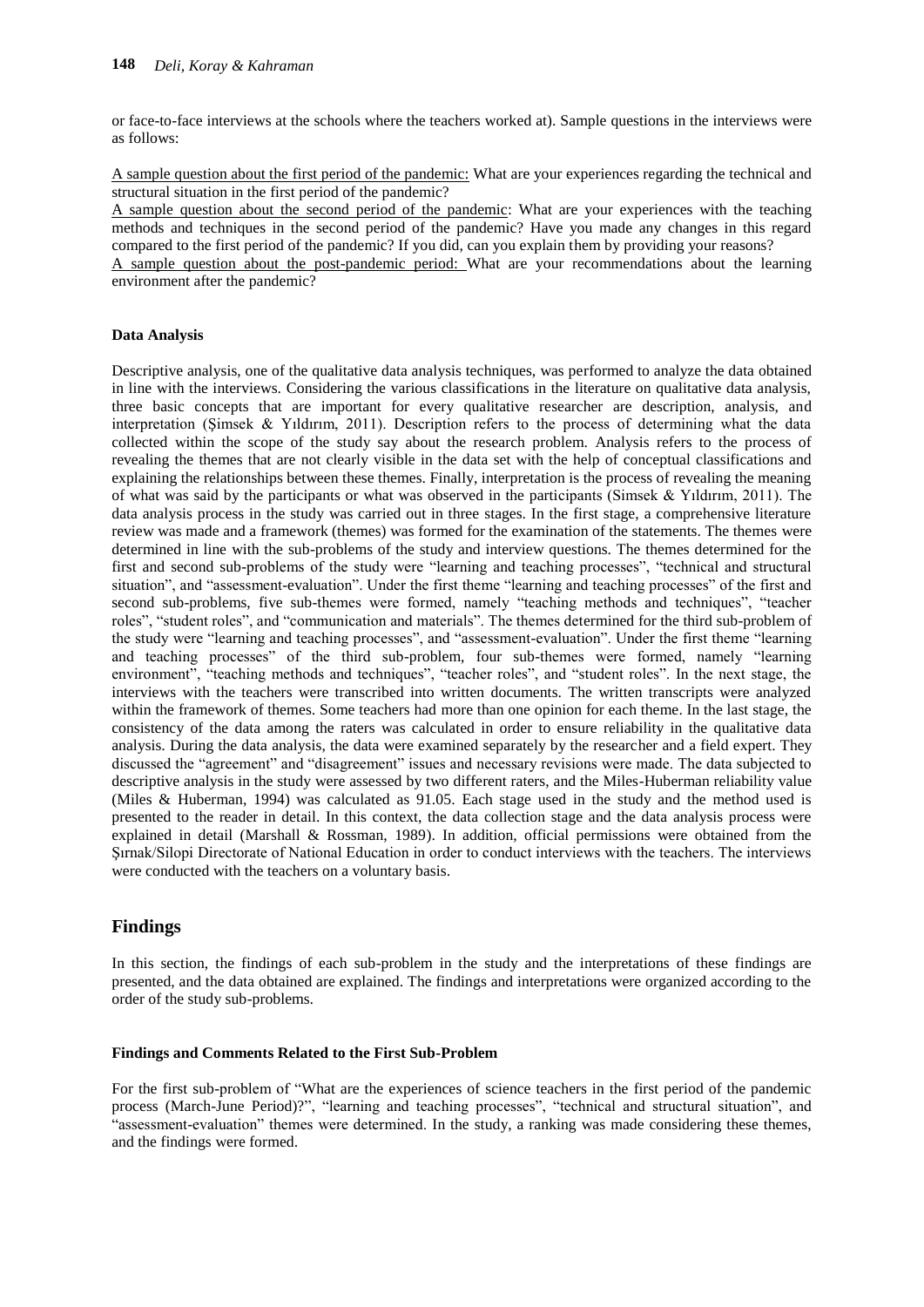#### *Findings Related to the "Learning and Teaching Processes" Theme*

Under the first sub-problem, five sub-themes were determined in relation to the first theme, "learning and teaching processes". These sub-themes were "teaching methods and techniques", "teacher roles", "student roles", "communication" and "materials" respectively.

*The sub-theme of "Teaching Methods and Techniques":* Since there was a rapid transition to distance learning in the first period of the pandemic, teachers stated that the teaching methods and techniques they used changed, they could not use the methods and techniques that would allow interaction with the students, and therefore they could not get the efficiency they wanted from the lessons. With the transition to distance learning, some science teachers expressed that techniques other than lecture and visual techniques were insufficient. On this subject, Davut Teacher expressed his thoughts with the following words, *"Especially in the early days, the absence of eye contact and direct feedback was no different than explaining the subject to the wall, so to speak. The students didn't want to talk in front of their families and the question and answer method, which was the method I used the most, was ineffective. I had to change the whole system and switch to a more problem-solving style"*. Mehmet Teacher talked about the limitations teachers experienced in terms of teaching methods and techniques during the transition to distance learning and said, *"When I was teaching face-to-face, I could use any teaching method and technique I wanted. In distance learning, the teaching methods and techniques that I could use were limited. I generally used expository teaching"*. Another teacher stated that the teaching methods and techniques used were generally planned for face-to-face learning, so she had difficulties during distance learning. On this issue, Esra Teacher said, *"Since the methods and techniques used are arranged for face-to-face learning, their applicability in distance learning decreased. So, this caused problems in lessons' flow"*. Aylin Teacher stated that the methods she had used in face-to-face learning were effective in concretizing abstract concepts and that this changed during distance learning. She explained, *"I had a hard time explaining abstract concepts during distance learning. I mean, for example, while I was going to teach support and skeleton systems, I needed to show and move my hand while explaining the joints, but I couldn't do it. Or we would make a cell model when we were learning the cell. In this way, we would have concretized the concepts in face-to-face learning. When it was distance learning, I couldn't do these things"*. In addition, some science teachers stated that they felt inadequate about how they should teach during this process (Esra and Songül teachers) or that they could not apply the teaching methods and techniques they wanted when there were problems caused by the EBA system (İbrahim Teacher).

In the first period of the pandemic, some science teachers stated that they made changes to the teaching methods and techniques they used because of the transition to distance learning. Dilan teacher expressed her thoughts with these words, "We couldn't use the methods and techniques that we could interact with the children in the *transition to distance learning. I used other methods. For example, I used to make experiments on the subject and take a video of myself and send it to the children. I asked them to do similar experiments on the subject, or to do the same experiments I did on camera and send them to me"*. Furthermore, science teachers expressed that they did not have internet, or tools like computers in the first period of the pandemic and that could not use the techniques that required mutual interaction with students (Ayşe, Berna, and Melis teachers). Berna teacher expressed that she could not make adequate preparations due to the lack of technical equipment on her side and the late start of the live lessons and that she could not use techniques that required interaction. Some science teachers mentioned that they had problems with the methods and techniques they would choose due to the number and length of the live lessons (Esra and Davut teachers). Aylin Teacher explained that she could not use the discovery learning method that she frequently used in her science lessons because of the length of the live lessons. She said, *"I use the discovery learning method in my lessons very often. I ask questions, I lead my students to access information. Unfortunately, I couldn't use this method because the lessons were 30 minutes in distance learning during the pandemic process"*.

*The sub-theme of "Teacher Roles":* The rapid transition to distance learning in the first period of the pandemic also caused changes in the roles of teachers. Teachers stated that they had difficulties in lesson planning, achieving the learning objectives, and finishing the subjects during the transition to distance learning. They emphasized that the learning objectives determined for face-to-face learning were not finished on time and that make-up lessons should be done in a planned manner (Ayşe, Mehmet, Berna, and Melis teachers). Berna teacher explained her distress about this by saying, "To be frank, most of the learning objectives weren't finished. The Ministry was aware of this, too and make-up lessons were organized". On this issue, Melis Teacher said, *"There is a learning objective. It says the student makes inferences about the formation of the seasons. We would normally teach this learning objective in 4-5 periods. Since the children had too many connection problems and they couldn't attend every live lesson, the learning objectives were not completed. That's why I think I couldn't fully help my students gain these objectives*". Aylin Teacher stated that other than the 8<sup>th</sup> graders, the students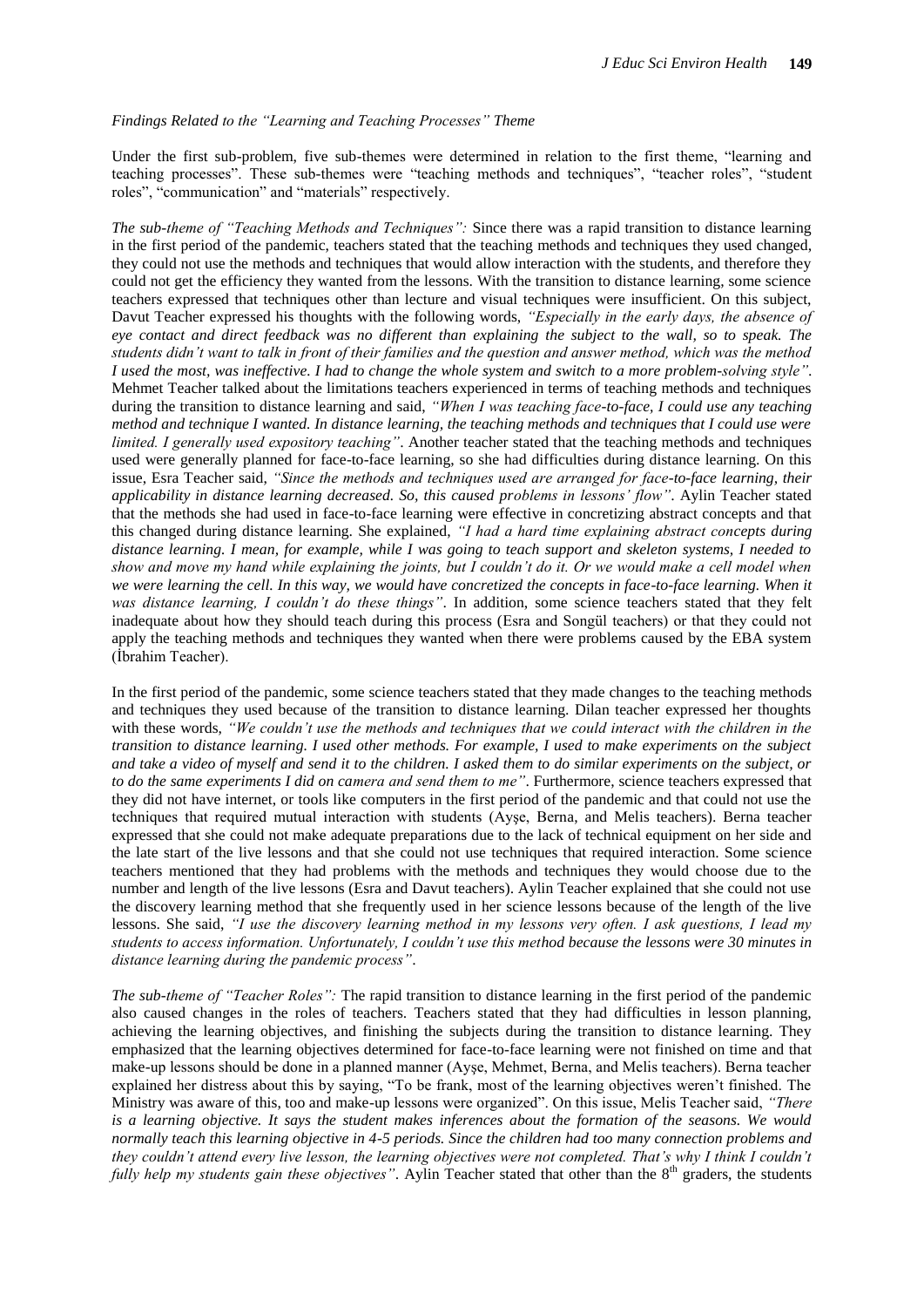could not acquire the learning objectives due to the inability of children to attend the live lessons and the insufficient three-week make-up lessons. In addition, science teachers explained that the learning objectives were not appropriate for distance learning and that the learning objectives and materials that required group work could not be used (Davut and Ayşe teachers). Ayşe Teacher expressed her opinion by saying, *"We need to conduct experiments during the teaching of certain learning objectives, we couldn't do these studies face-toface. Yes, we did the activities and experiments remotely, but I don't think it was efficient. The children just watched, they couldn't do it themselves. For so many reasons they couldn't prepare for them, they didn't have the materials that I had. Because of these reasons, it was difficult to carry out the activities with distance learning. Therefore, I don't think that the learning objectives were acquired the students that much"*. Similarly, Ayşegül Teacher stated that the learning objectives were not appropriate for distance learning and that the learning objectives based on experiment and observation could not be taught without the necessary physical environment. Thus, she concluded that the teaching of the learning objectives was incomplete. Ahmet Teacher explained that there were subjects that they had difficulty in finishing even in face-to-face learning and said that he could not cover all the subjects and had difficulties in concretizing the concepts during distance learning and that make-up lessons could not solve this problem. Apart from these statements, some teachers stated that they did not experience any problems regarding the content of the course content in this period (Esra and İbrahim teachers). Similar to, Esra and İbrahim teachers, Mehmet Teacher said, *"Actually, I didn't have any problems regarding the content of the course. According to the feedback I had received, I don't think that the students had a problem in this regard either. The reason for this is that the 8th grade students were held responsible only for the first semester subjects for the high school entrance exam they took. I saw that this provided good motivation for their preparation for the exam. In the*  $5<sup>th</sup>$ *,*  $6<sup>th</sup>$ *, and*  $7<sup>th</sup>$  *grades, we had to continue where we left off".* 

The sudden transition to distance learning in the first period of the pandemic caused teachers to experience certain mood changes. Teachers felt helpless because of the negativities they experienced at the beginning of the pandemic process (Aylin and Ahmet teachers). Mehmet teacher, who first had difficulties with technical problems and then with uncertainty, expressed his thoughts about helplessness with these words, *"I was communicating less with the parents. I didn't have the numbers of many of my parents. I had to look up their numbers from the e-School System. Unfortunately, some of them didn't have their number in the system or it was an old number. I tried to reach my students one by one. Frankly, neither I nor the parents knew what to do. That's why I had a hard time with this in the first period of the pandemic. I didn't know what to explain to the parents. So, I felt helpless during this process"*. Some teachers also felt stressed because of being at home all the time and the difficulties they had in planning the process (Davut and Esra teachers). Ayşegül Teacher stated that the sudden closure of schools and the uncertainty of the process dragged her into obscurity. Davut Teacher expressed the stress he experienced during this process with the following words, *"My stress level was very high because it was an unusual situation. The change in all daily work and activities and being at home all the time caused problems in time management"*. Some teachers expressed that they used distance learning materials for the first time and that they felt inadequate because they did not have experience (Aylin, Esra, and Fatma teachers). Esra Teacher explained this by saying, "*Both teachers and students had a big adaptation problem during distance learning because the curriculum and learning objectives were developed for face-to-face learning and because of my inexperience caused by not using distance education learning materials before. There were many times when I felt inadequate and fed up"*. Davut Teacher He stated that he had difficulties due to the fact that the textbooks he used were not appropriate for distance learning and that the interactive books were not adequate.

*The sub-theme of "Student Roles":* In the first period of the pandemic, there were also changes in student roles during the rapid transition to distance learning, especially in terms of participation in classes (Berna and Esra teachers). On this issue, Dilan Teacher said, *"The number of students enrolled in the course was 14 but the number of students connecting online to the EBA system was only three. So in general, almost eighty percent couldn't attend the classes, unfortunately"*. Aylin Teacher also stated that the participation of the students in the lessons was very low and that they could not do most of the live lessons during this period.

The science teachers stated that the students had problems adapting to the lessons in the first period of the pandemic (Dilan and İbrahim teachers). Davut Teacher expressed his thoughts on this subject with the following words: *"The suspension of schools has been a source of great uncertainty and stress, especially for 8th grade students during the exam period. Because of this, even if they attended the lessons, they had little interest in them"*. Songül Teacher explained, *"Students couldn't adapt to distance learning. They thought the school was on break. So, it was difficult for them to do something course-related and study"*. Fatma Teacher stated that the students had difficulties in adapting to the process and did not want to attend the classes because of the uncertainties they experienced. İbrahim Teacher explained the adaptation problem some students had with the following words, *"Students who encountered such a situation for the first time had difficulties in adapting to*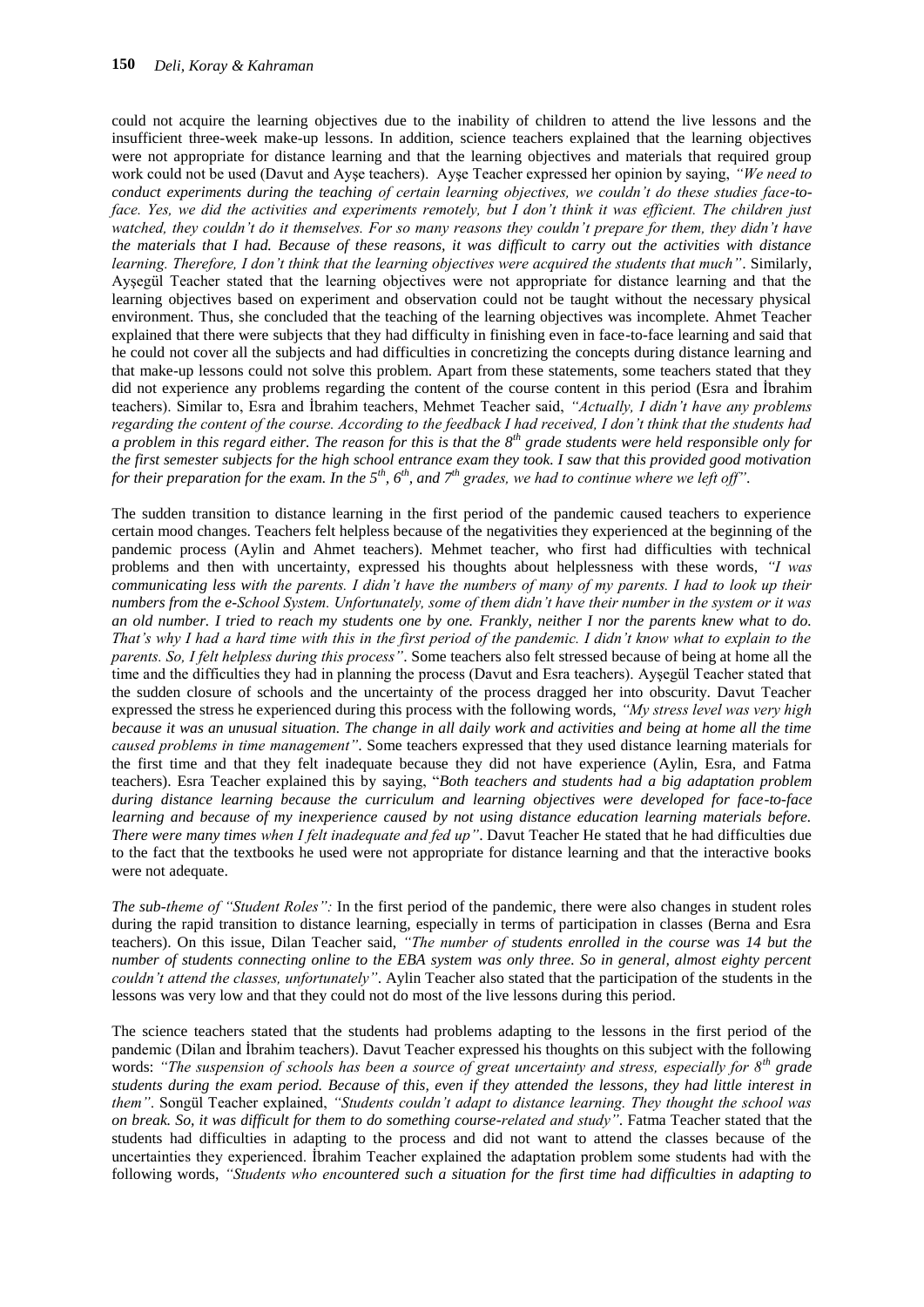*distance learning"*. Some science teachers mentioned that the students who were not interested in the face-toface lessons had difficulties in participating in the lessons during distance learning (Ayşe, Suna, and Melis teachers). On this subject, Suna Teacher stated, *"It was really difficult to make sure the students, who were not interested in the lessons, did not participate a lot and were passive even in face-to-face lessons, attended the lessons during distance learning"*.

*The sub-theme of "Communication":* In the first period of the pandemic, teachers and students faced many communication problems because of the unexpected transition from face-to-face education to distance learning. Teachers stated that the suspension of face-to-face communication with students caused them to drift apart from the lessons and school (Ayşegül, Mehmet, Ayşe, and Dilan teachers). Regarding this, Ayşe Teacher expressed her thoughts using the following words, "... I couldn't keep in touch with the children, it was difficult for me. I *couldn't be very supportive of the students in my class while being away. I couldn't keep in touch with them"*. Similarly, Suna Teacher said, *"While I was able to communicate with students face-to-face very comfortably before, communication was cut off with most students when the pandemic broke out. Our students don't have phones anyway. When we called their parents, they were mostly not in the same place with the child"*. Also expressing his view on this subject, Mehmet Teacher stated that he tried to communicate with the students via Whatsapp and EBA in the first period of the pandemic, but he did not get good results because of students' opportunities and that he often directed the students to EBA TV programs. In addition, Ayşe Teacher explained that she had many students who could not log into the EBA system. Thus, she did interactive activities with only a few students and she could not get enough feedback even from them. Teachers working especially in village schools stated that they had difficulty in establishing a live lesson environment from a distance because of the region they lived in (Berna teacher). On the same subject, Dilan Teacher said, *"I work in a village school. It was very difficult for children to access the internet because only the fathers had smartphones at home. It was impossible for my students to attend the lessons online because their fathers went to work. The only time I could get in touch with my students was on WhatsApp from evening to evening"*.

Teachers stated that the lack of healthy communication with the students reduced the efficiency in the lessons (Ahmet and Sevda teachers). On this subject, Melis Teacher said*, "I mean, the child couldn't attend the lesson, how could he comprehend the learning objective. The reason for this was that since the students lived in a village environment, they had connection problems. I had difficulties in teaching the learning objectives"*. Melis Teacher explained the communication problem she experienced with her students, which led to learning losses, by saying, *"I did an experiment with children about light refraction and asked them to try it at home. It was an experiment with very simple material, but because the children did not listen to the subject from me personally or did not have full knowledge about the subject, they used statements such as 'Ma'am, how do we turn the text on the paper upside down'"*. On the same subject, Berna Teacher stated that she could not do live lessons because the EBA system did not work properly in the first months of the pandemic and that she could easily notice the moment when the students were bored in face-to-face lessons and could make changes accordingly, but could not do this in distance learning. Ayşegül teacher expressed the importance of cameras in the communication problem with the following words, *"The only way to understand whether the students were learning or not was if all the cameras were on, but most of the students refused to turn on their cameras. So, most of the learning objectives were not finished, and no feedback was received from the students on what was taught"*.

*The Sub-Theme of "Material":* In the first period of the pandemic, science teachers stated that they had problems in using teaching materials, making them appropriate for distance learning, delivering them to students, and getting feedback (Songül and Davut teachers). Some teachers expressed that they could not use the materials they used in face-to-face education, but only pdf files, z books, or videos (Fatma and Dilan teachers). In addition, some science teachers mentioned the difficulties in using materials appropriate for face-to-face education in distance learning (İbrahim and Esra teachers). Expressing how she could not effectively use the experiment technique, which is suitable for face-to-face education, Melis Teacher said, *"Since I couldn't show the experiment live to the students in the experiment videos I sent, the students couldn't understand it clearly from the video. It wasn't a problem in the classroom environment because I showed it to them, but unfortunately, I had a problem like this"*. Furthermore, Aylin Teacher stated she had difficulty in being able to find material for the show and tell and said, *"When I was teaching the lesson, for example, I have to do experiments in the laboratory. If I had the materials at home, I did the experiments one way or another. If I didn't have the materials, I couldn't do that experiment, I just talked about the subject and had them watch videos"*. Similarly, Mehmet Teacher stated that the materials generally used in science lessons were materials that students physically touched and observed, and that these materials could not be used when face-to-face education was suspended. As a reason, he cited the fact that he did not have a chance to get those materials because he was away from the school and that these materials could not be used in distance learning.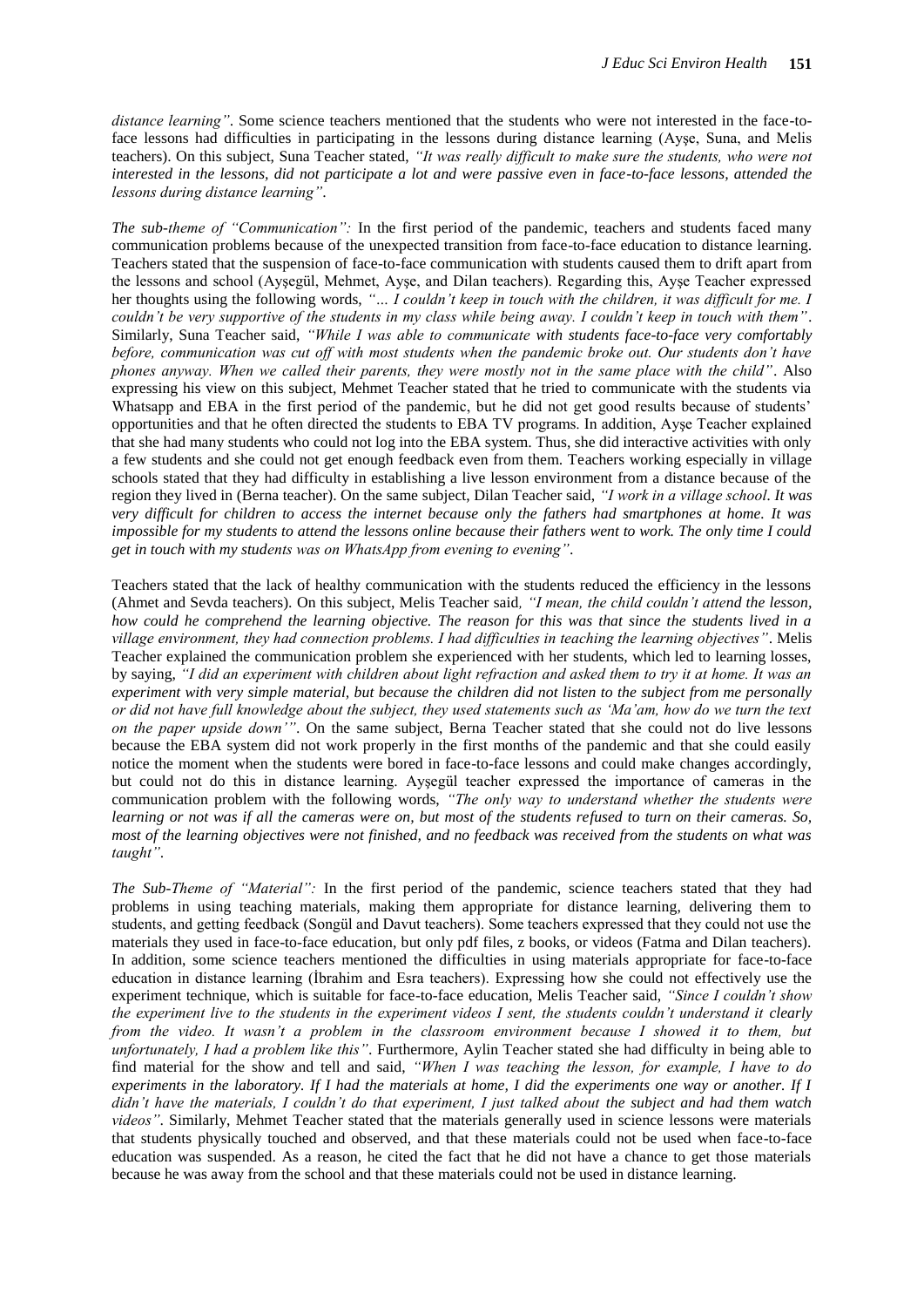Some science teachers stated that they did not have too many problems with the materials they used in the first period of the pandemic during distance learning. Thus, they brought a different perspective to the situation (Suna and Mehmet teachers). On this matter, Suna Teacher expressed her thoughts with the following words, *"Since I did not have the chance to use physical materials, I used interactive materials. Actually, I didn't have much trouble with this and I had the chance to turn a disadvantage into an advantage and used a lot of experiment videos, interactive experiments, and other online materials"*. Parallel to Suna Teacher, Fatma Teacher said, "I tried to realize the learning objectives with homework assignments I gave via Whatsapp, and activities and lecture videos sent via EBA as much as possible. During this process, I used the EBA TV and kept up with the subjects simultaneously with the curriculum there". In addition, Mehmet Teacher stated that he made short videos about the subjects that the students could not understand so that when the students could not connect to the internet or experienced disconnections, they could follow the lesson with these videos. Expressing that the materials sent electronically could not be adequately reviewed by the students, Ayşe Teacher explained, *"I was giving homework to children, I was sending practices from EBA. Wherever I was on the subjects in March, I sent a pdf file on that subject. I sent practices but there were parents and students who could not open the pdf file. I had such difficulties"*.

## *Findings Related to the "Technical and Structural Situation" Theme*

In the context of the first sub-problem, the findings related to the second theme, "technical and structural situation", are presented below.

About the technical equipment problems, science teachers mainly mentioned students not having the necessary equipment in their homes in the first period of the pandemic (Davut, Songül, and Sevda teachers). In this regard, Dilan Teacher said, *"I did not have any problems myself, but my students did not have technological devices. I mean, yeah, the TRT EBA Channel has been established but as their teacher, I couldn't see them when I wanted to because there was no tablet at home, there was no computer, there was a limited number of smartphones, those who had smartphones had internet problems and connection problems"*. Similarly, Ayşegül Teacher stated that there was no internet infrastructure in the places where many of the students' houses were located, and those who had infrastructure could not afford to get internet subscriptions or did not have enough devices. Berna Teacher explained in more detail what kind of technical problems occurred due to the region students lived in and said, *"Because of the region we lived in, the number of children at home was high but the number of phones they could use was limited. If the mother also had a phone, this number was maybe two, and our students didn't know how to use a smartphone. Compared to students in the West, students here didn't have phones. So, they also didn't know the applications on the phone. Therefore, students couldn't gain much access to the course. Unfortunately, my students are a bit far from technology"*. Some science teachers also stated that students living in a village could not use the internet packages provided by the Ministry of National Education for free of charge (Aylin and Berna teachers).

In addition, related to internet connection during the live lessons, some science teachers stated that they experienced audio and video problems (Berna and Aylin teachers). Songül teacher expressed her thoughts on this subject with the following words, *"During my live lessons, I had audio and visual problems in many lessons. The reason for this was the disconnections that occurred on the internet, and although these problems were experienced from time to time, they prevented learning at a significant level"*. It was also stated by the teachers that there were students who could only follow the lessons from EBA due to internet interruptions (Ayşegül and Sevda teachers).

Teachers expressed the problems caused by the lack of technical knowledge of many students during distance learning. On this subject, Ayşe Teacher expressed her thoughts with the following words, *"My children couldn't use phones, they didn't even know how to log into EBA. Unfortunately, I had students who couldn't log in to EBA with the password we gave to them. Also, technical problems such as the crash of EBA were among the problems I had*". Furthermore, Davut Teacher expressed that the students did not know how to use online education materials, so the participation in the lessons was low.

In addition, in the first period of the pandemic, some teachers experienced problems due to their lack of technical knowledge. Teacher Melis said, *"I had great difficulty in teaching, drawing, and writing on the computer because it wasn't a usual situation"*. Also, Esra, Mehmet, and Ali teachers expressed that they did not have a good command of the Zoom program and that the language of the program was English. Thus, they had difficulties in their first use. Furthermore, Ali Teacher stated that at the very beginning of the distance learning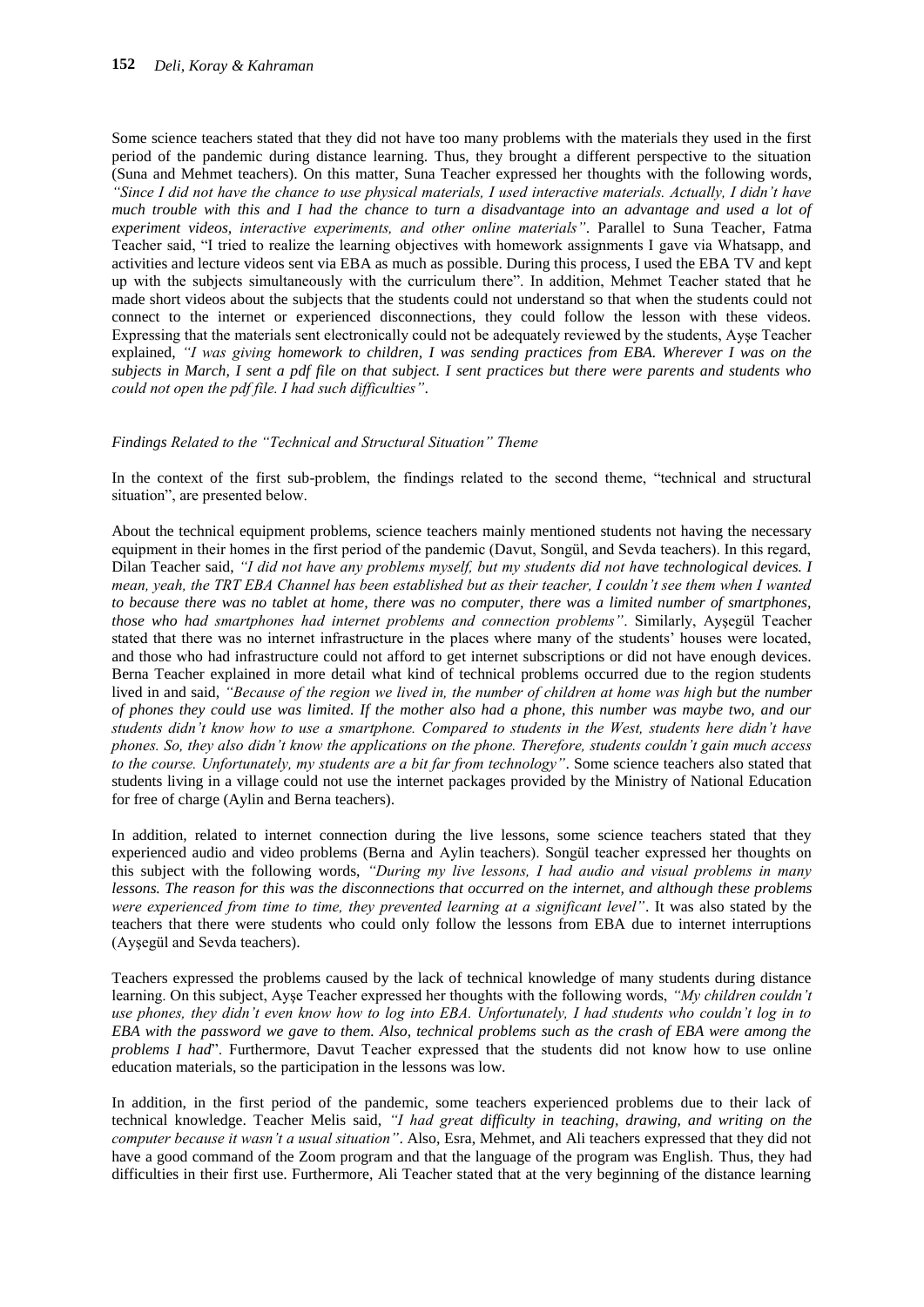process, he had a lack of knowledge about using technical equipment in the lessons, which created an adaptation problem. Sharing his thoughts on this subject, İbrahim Teacher said, *"I went to my hometown when the pandemic first started. Since I don't have a computer, I started using my phone for live lessons for a while but unfortunately, I wasn't very familiar with the programs"*. Some science teachers, on the other hand, stated that they did not experience any problems with technical equipment since they had previously had sufficient computer education (Berna, Esra, and Mehmet teachers). Regarding this, Berna teacher expressed her thoughts with the following words, *"Due to my computer-related training, I didn't have any problems with technical equipment. I also didn't have any problems with the Zoom or the EBA programs"*.

#### *Findings Related to the "Assessment-Evaluation" Theme*

In the context of the first sub-problem, the findings and comments related to the third theme, "Assessment-Evaluation" are presented below.

While talking about the problems they encountered in the context of assessment and evaluation in the first period of the pandemic, science teachers stated that they did not go through an efficient measurement and evaluation process (Davut and Ayşe teachers). Sharing her experience in the context of assessment and evaluation due to the low participation, Ayşegül Teacher said, *"I tried to observe how much the subject was learned by asking for the answers to the work reports I sent over EBA and the tests I sent via Whatsapp during the assessment-evaluation phase and then sending the answer key but students' low participation prevented me from making a full conclusion in terms of assessment and evaluation"*. In this regard, İbrahim Teacher also supported what Ayşegül teacher said and mentioned that he could not fully identify students' learning deficiencies in terms of assessment and evaluation due to their low participation in the lessons. Similarly, Ali Teacher stated that he could not ensure sufficient student participation in the works he sent via the internet and that the students did not show enough interest in the videos and worksheets he sent in addition. Thus, he expressed that he did not have a healthy assessment and evaluation process.

Some science teachers attributed the difficulties they had in assessment and evaluation in the first period of the pandemic to not establishing healthy communication with the parents (Ayşe, Aylin, and Berna teachers). Regarding this, Berna teacher expressed her opinion with these words, *"I had to be able to communicate very well with the parents so that I could assess and evaluate. Most of the fathers were working. Mothers' phones were not smartphones. So, I couldn't communicate clearly and effectively with them. There were deficiencies in assessment and evaluation"*. Some of the teachers stated that the students behaved too relaxed in the context of assessment and evaluation since they were informed that everyone would pass (Berna and Ayşe teachers). On this subject, Ayşe Teacher said, *"During distance learning, I generally had students who were too relaxed and not attending the live lessons. The students thought, 'I can listen to the repetition lessons in the evening anyway' and displayed a very relaxed attitude. Besides, after a while, the Ministry announced that there would be no exams and that all students would pass. I can't say that I made a healthy assessment and evaluation"*.

Some of the science teachers mentioned obstacles caused by the students, such as not turning on their cameras and microphones, and stated that this created a problem in not getting answers to the questions asked for assessment (Aylin and Mehmet teachers). Fatma teacher mentioned that since it was the first period of the pandemic, there were no standardized written exams or exams developed by the teachers themselves and that the assessment and evaluation tools were also limited. She explained this with the following words, *"I used the tests in z-books and the question-answer method as measurement tools but the main tools w were the tests. Normally, in all my exams, I use short-answer, true-false, fill-in-the-blank, and multiple-choice questions together, which it should be. Therefore, I was concerned that the assessment was insufficient"*. Esra teacher also stated that not holding written exams created a big problem in the context of assessment and evaluation. There were also teachers like Songül Teacher who said that they could not do assessment and evaluation in any way.

#### **Findings and Comments Related to the Second Sub-Problem**

For the second sub-problem of "What are the experiences of science teachers in the second period of the pandemic process (August-November Period)?", "learning and teaching processes", "technical and structural situation", and "assessment-evaluation" themes were determined. In the study, a ranking was made considering these themes, and the findings were formed.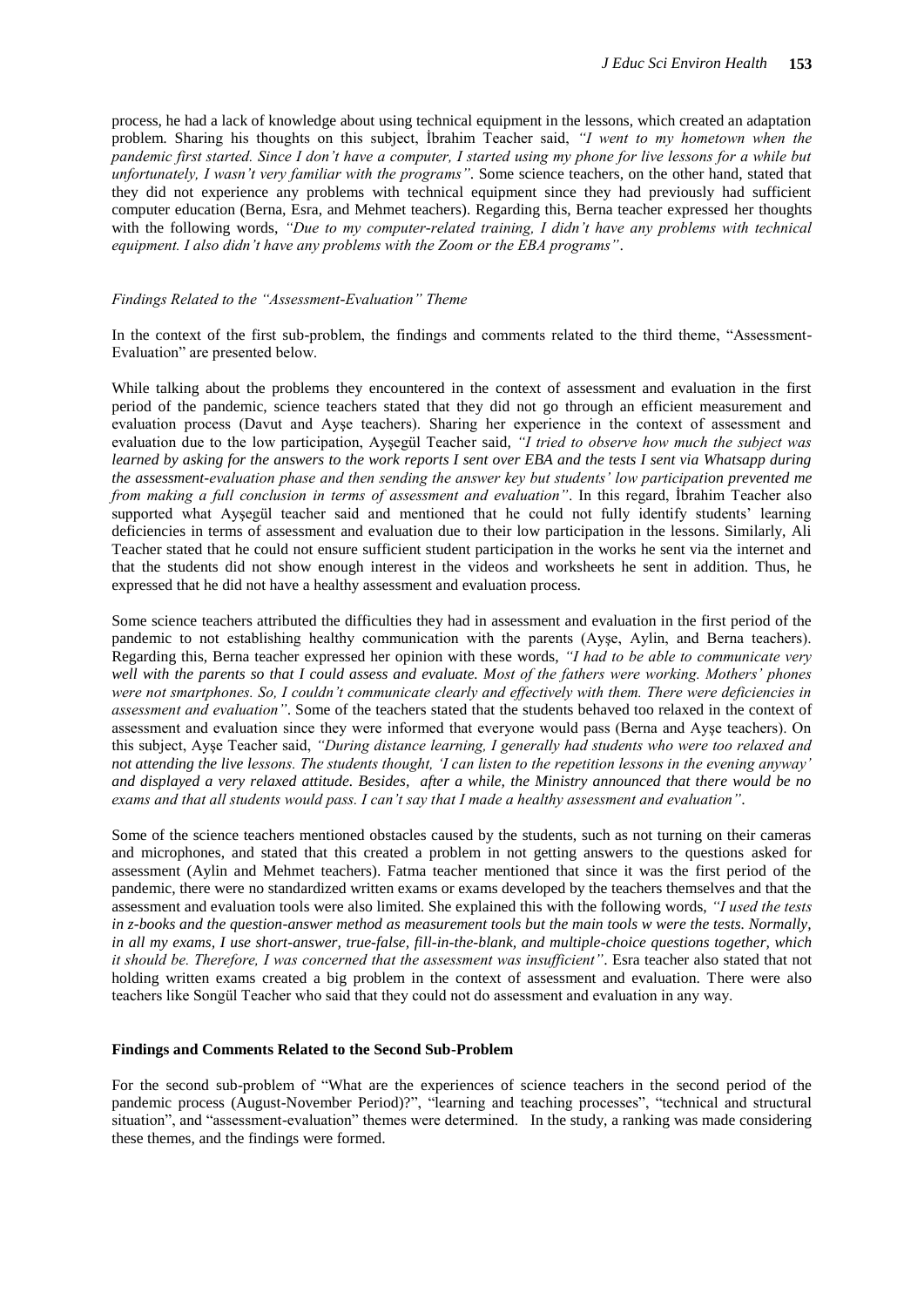#### *Findings Related to the "Learning and Teaching Processes" Theme*

Under the second sub-problem, five sub-themes were determined in relation to the first theme, "learning and teaching processes". These sub-themes were "teaching methods and techniques", "teacher roles", "student roles", "communication" and "materials" respectively. In the study, a ranking was made considering these themes, and the findings were formed.

*The sub-theme of "Teaching Methods and Techniques":* Since the teaching methods and techniques teachers used changed in the second period of the pandemic, teachers stated that they could not use the methods and techniques that would allow interaction with the students, and therefore they could not get the efficiency they wanted from the lessons. Science teachers emphasized that they mostly used lecture and question-answer methods among the teaching methods and techniques in the second period of the pandemic, (Melis and Davut teachers). Expressing her thoughts on this issue, Ayşe Teacher said the following words, *"I often use the lecture and question-answer method. I'm constantly using the brainstorming technique so that the lessons don't get monotonous. Every now and then there is a commotion, I make them turn off their microphones to eliminate the confusion. I only have the student to whom I have the right to speak turn on the microphone. I make them watch videos. I ask the students to put the books in front of them, and I make them follow the book"*. Stating that she made some changes in her practices in the second period of the pandemic compared to the first period, Ayşe Teacher explained, *"In the first period of the pandemic, I didn't have an active live lesson, I could only deliver the worksheets work and lecture notes online to the students. I was able to communicate through the Whatsapp group. Now, I want students to take screenshots while I'm doing live lessons from EBA. Then I ask them to write the answers to the questions and send them to me privately. I contact their classroom teachers. I teach the same PDF file in the lesson"*. Some of the science teachers stated that they were more planned and prepared in the second period of the pandemic (Ayşe, Aylin, Esra, and Davut teachers). Aylin teacher stated that she only lectured in the first period of the pandemic but since she knew that the pandemic would continue, she was more prepared and planned in the second semester and that she tried different teaching methods and techniques in this context.

In addition, some of the science teachers expressed that they mostly used digital education platforms as teaching methods and techniques, especially in the second period of the pandemic (Esra, Davut, and Ahmet teachers). Regarding this, Davut Teacher explained his thoughts with the following words, *"My methods and techniques completely adapted to online education in the second period. I was able to concretize the subjects with interactive experiments and provide education similar to real life with the necessary video materials"*. Parallel to Davut Teacher, Suna Teacher mentioned that she tried to use every method and technique she can use on the internet.

*The sub-theme of "Teacher Roles":* Teachers stated that they overcame the difficulties in the second period of the pandemic more easily compared to the first period since they were prepared and that their anxiety about finishing the subjects and realizing the learning objectives decreased (Dilan and Ahmet teachers). On this issue, Ayşe Teacher Ayşe said, *"I can realize most of the learning objectives. I explain the subject to the children even from a distance, and when I ask questions, I can get the right answers"*. In addition, science teachers stated that although a new academic year started in the second period of the distance learning, there was no change in the scope of the course contents, this did not pose a problem for them, and that they did their best to provide learning even from a distance (Ayşe, Suna, and Dilan teachers). On the contrary, some of the science teachers stated that they still had difficulties in finishing all the subjects according to the annual plan due to the decrease in lesson hours and length compared to face-to-face teaching, and therefore they taught the subjects faster (Ayşegül and Sevda teachers). On the subject of teaching faster, Dilan Teacher stated that she was only able to realize the learning objectives at the remember and understand levels and that she had problems with the learning objectives at the application level, where the student should be active. Ayşe Teacher expressed her thoughts on the difficulty of realizing learning objectives requiring practice with distance learning and said, *"I have difficulties with the learning objectives where the child should be active. For example, one of the learning objectives is "the student deigns the model". All I can do is ask the students to send a photo of their model. Frankly, it is very difficult to realize such learning objections with distance learning. In this sense, I can't realize the learning objectives where the student needs to be active"*.

The stress and anxiety experienced by the teachers in the first period of the pandemic decreased in the second period of the pandemic. On this issue, teachers stated that their self-confidence increased in some subjects (Berna, Melis, and Aylin teachers). On this subject, Ayşe Teacher said, *"I see now that we can achieve some things even from a distance in the second period"* and explained what she could do in detail. She stated, *"I can start the live lessons two minutes before. Now I can make my preparations. I upload the files I need to upload to*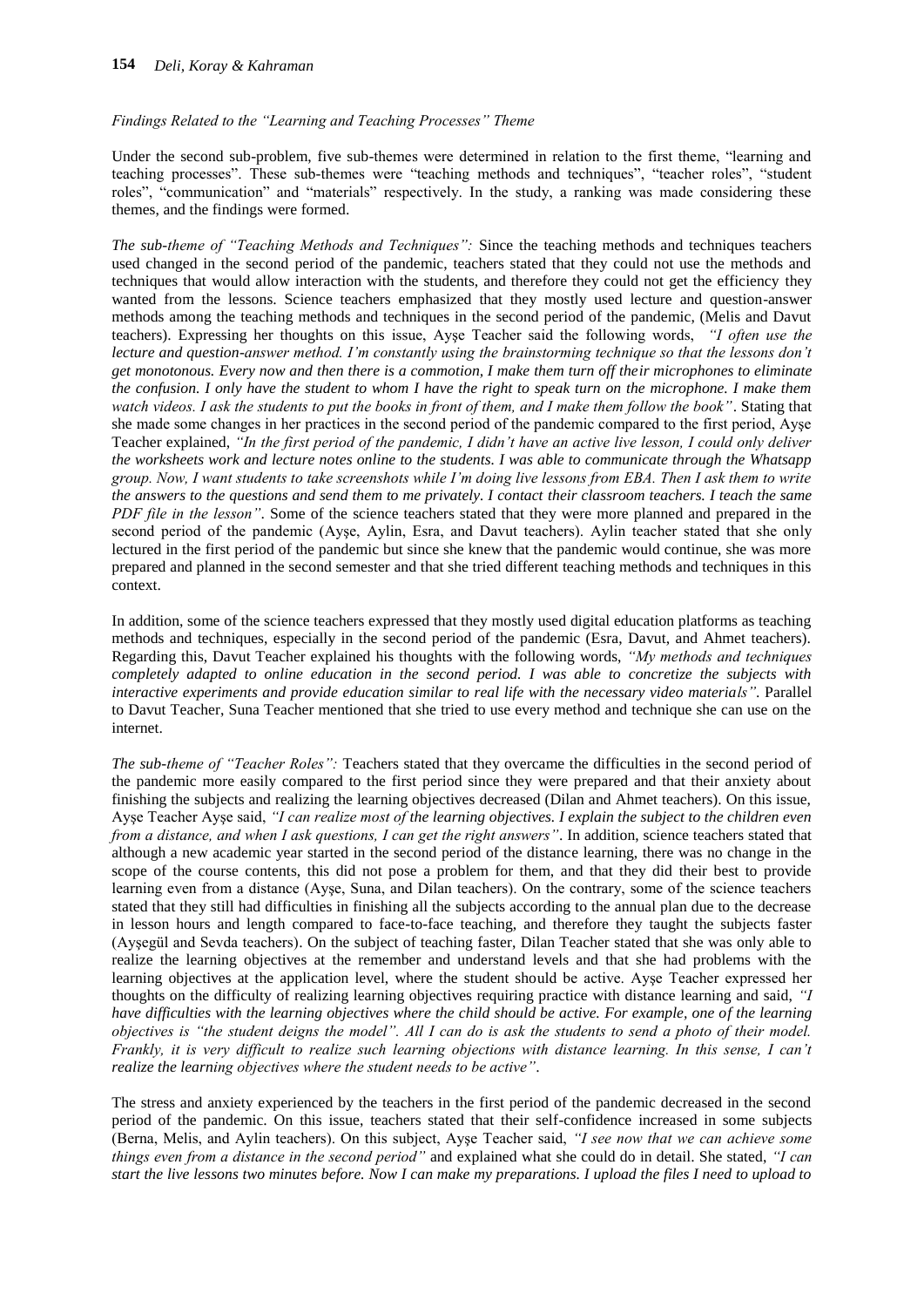*the system. So, I reduce the time I waste"*. Similarly, Melis Teacher expressed that compared to the first period of the pandemic, she started to have more command of the programs she could use in distance learning and that she could use the EBA system and the Zom program better. Mentioning the new experience she had, Melis Tacher said, *"For example, I didn't know about screen sharing in the first period of the pandemic, now I learned it"*.

*The sub-theme of "Student Roles":* Science teachers stated that due to the fact that schools were suspended for a while in the first period of the pandemic and the transition to distance learning was sudden, students perceived that process as a break and that this affected student participation even if there were live lessons (Berna and Ayşe teachers). They added that the students got used to the pandemic process in the second period of the pandemic and that the participation in the lessons increased as a result (Berna, Aylin, and Ayşe teachers). Expressing her thoughts on this subject, Ayşe Teacher said, *"Class participation increased in the second semester. When I started giving live lessons, I started with three people, now 17 people attend the lessons"*. On this issue, Berna Teacher, who had been working in a village school, stated, *"In the second period, the children had the excitement of starting a new grade. When their longing for school increased, they wanted to attend the lessons. I can even say that they understood the value of face-to-face education"*. Melis Teacher asserted that there was an increase in student participation and attendance in the live lessons since it was announced that the schools would be opened after 21 September, the exams would be held and absenteeism would also be taken into account.

*The sub-theme of "Communication":* The science teachers maintained that they had fewer technical communication problems as they got used to the distance learning process and that they were able to communicate in a healthy way with the increase in the student participation rate in the live lessons (Davut and Songül teachers). Melis Teacher said, *"I can say that our communication increased since children's participation in the lesson also increased compared to the first period of the pandemic. We all got used to this process.*" In addition, since all the teachers were bound to have live lessons in this process, it was revealed that teachers were more conscious and prepared about distance communication tools compared to the first period of the pandemic. The students and parents were also more prepared in this regard. On being experienced and conscious about distance learning, Dilan Teacher said, *"In the second period of the pandemic, we taught our lessons online again, but this time we, the teachers and the children were more conscious. Now everyone was aware of online education because they were used to this situation, be it during the summer or because of the first pandemic process. Parents became aware of this issue, too"*. Dilan Teacher explained that parents with good financial status tried to buy new communication tools, but still, students did not attend the lessons on a whole class basis. Ayşe Teacher expressed that in the second period of the pandemic, some improvements were made in the EBA system compared to the first period, that she could see which student attended the lessons and that she talked to students using the Zoom program.

In the second period of the pandemic, the schools were open for teachers and the teachers had to stay in the same city or town where they normally work. Thus, it was revealed that communication with students increased in this period because of these (Aylin and Berna teachers). Furthermore, teachers were informed that the ones who did not have the means would use the computers, smart boards, and internet (Melis Teacher). In this regard, Ali Teacher said, *"We were in the same cities where our schools were in the second period of the pandemic. In other words, even if it was distance learning, teachers should have to be at schools. So, I didn't have much difficulty in communicating with the students"*. Ali Teacher also mentioned that he frequently communicated with his students on Whatsapp using audio or video recording, and since he worked in a village school, he was able to conduct more detailed works in terms of meeting with the students. He expressed, *"Since we are a village school, the school size is small and every teacher had a live class to keep track of. Apart from this, we had 8th grade students that we had to follow closely. Each 8th grade student was assigned to a teacher. First, we had one-on-one interviews with the 8th graders, then we kept going with the other grades. We took a special interest in the students. Because of this, students attended live lessons more frequently and used EBA for repetition"*. In addition, the low class size in village schools facilitated student follow-up. Some teachers also stated that they were in constant communication with the students and their participation in the lessons increased since they had to be in the city where they worked during this period.

*The sub-theme of "Materials":* Science teachers stated that they used materials appropriate for distance learning in the second period of the pandemic (Davut and Esra teachers). They mentioned that they mostly used slides, videos, PDF files, and interactive books among these materials (Ayşe and Melis teachers). However, some of the science teachers stated that they had problems because they could not use the materials in the subject content where 3D materials should be used. Expressing his problem, Ali Teacher said, "We need 3D representations because of our subject area. For example, while explaining the solar and lunar eclipses, I open a photo file and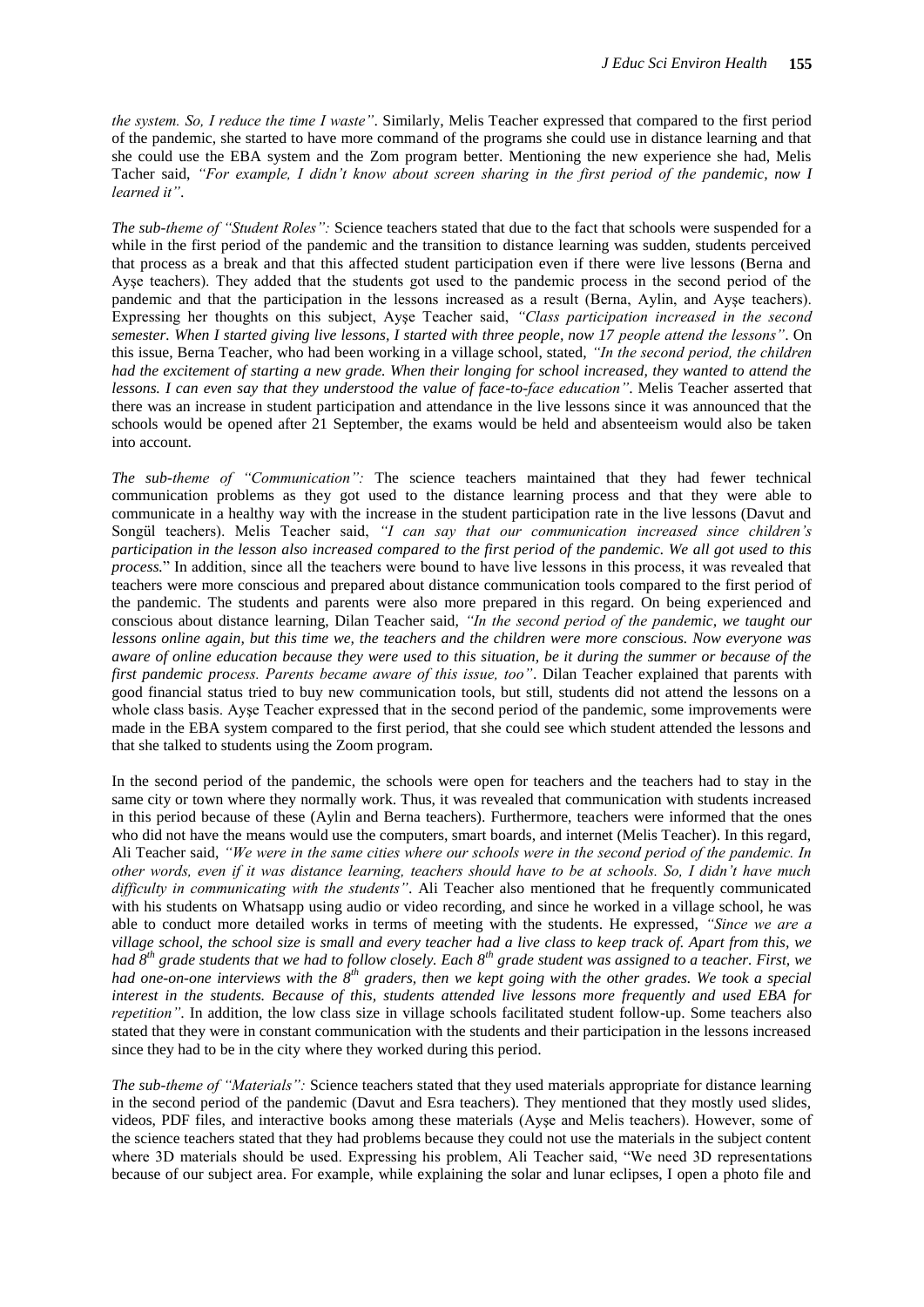draw arrows on it, but the students may not understand the movement of the Moon and its position change relative to the Earth and the Sun". Similarly, Berna Teacher maintained that using experiment videos in distance education did not work well, and students could not make inferences from online experiment videos compared to experiments conducted in the classroom environment in face-to-face education. On the other hand, Aylin Teacher expressed that she was able to conduct experiments with the students in the second period of the pandemic and said, *"I was trying to do the experiments in the textbooks in the first period of the pandemic but the kids didn't have the materials. I was the only one doing the experiment. They were watching. I began to do the experiments with materials that the students had in the second period of the pandemic. I was sharing these before on Whatsapp and they prepared them by themselves. In a way, the lab became our kitchen"*.

#### *Findings Related to the "Technical and Structural Situation" Theme*

In the context of the second sub-problem, the findings related to the second theme, "technical and structural situation", are presented below.

Science teachers mentioned that there were problems in the EBA system due to its volume (Melis, Aylin, Davut, and Berna teachers), but the problems experienced decreased compared to the first period because of the updates done in the system (Ayşe, Ayşegül, and Berna teachers). Songül Teacher expressed that she was able to start the lesson in the last 10 minutes of the 30-minute lesson due to the volume in EBA. On this issue, Ayşe Teacher said, *"When we started on August 31, we were having trouble logging in the EBA system, the system was kicking us out and EBA was very slow. Now (November) I can log in to the system more easily because EBA is updated."* Parallel to Ayşe Teacher, Berna teacher stated that there were times when she could not log in to EBA due to its volume therefore she could not give her lessons. She added that the students also experienced the same problem but this problem disappeared over time as EBA was updated.

The participating science teachers also mentioned that they experienced difficulties due to the problems with the internet infrastructure (Songül, Berna, Aylin, and Dilan teachers). Berna Teacher stated that since the place where she worked was a village school, they experienced internet interruptions, and especially students could not attend the lessons. Aylin Teacher added that they had a lot of power cuts because of the region. Thus, they could not do some of the lessons even if there was internet. In addition, Dilan teacher stated that she had difficulty in reaching all her students through live lessons since most of the students did not have internet and phones, tablets, or computers to connect to the internet. Some science teachers, on the other hand, mentioned that they were able to solve their problems related to technical equipment in the second period of the pandemic. On this issue, Davut Teacher said, *"I have made all my technical infrastructure serviceable. I myself hadn't had a problem with my technical equipment"*.

#### *Findings Related to the "Assessment-Evaluation" Theme*

In the context of the second sub-problem, the findings and comments related to the third theme, "Assessment-Evaluation" are presented below.

Science teachers stated that there was more awareness among students in terms of assessment and evaluation and that the students started to experience anxiety about their grades in the second period of the pandemic compared to the first period, (Dilan and Aylin teachers). Berna Teacher commented, *"In the first period of the pandemic, there was no anxiety about grades among the students. I told them the exams would be face-to-face in the second period. I told them they need to the lessons in the second period of the pandemic and I even told them I would do oral exams"*. Similarly, Melis Teacher stated that since the exams would be held face-to-face in the second period of the pandemic, students had grade anxiety. Thus, she did not encounter any problems in terms of assessment and evaluation in the second period of the pandemic compared to the first period. However, she emphasized that she could not do much about the process assessment since the 30-minute lessons were very limited. Regarding the same issue, Sevda Teacher said, *"As in the first period of the pandemic, I had to teach the subjects more quickly and reduce the assessment works taking into consideration the short periods"*. Ayşe Teacher explained that she made some changes regarding assessment and evaluation compared to the first period of the pandemic and said, *"Now I can meet with my students one-on-one and teach my lessons. I can give homework from the z book I use in the lesson and I can follow up. I meet with the classroom teachers of my students"*. In addition, Ayşe Teacher maintained that being at her place of work during the second period of the pandemic made it easier for her to meet with her colleagues. Therefore, she could follow her students better. Songül Teacher expressed that they did not have a chance to assess what the students knew or did not know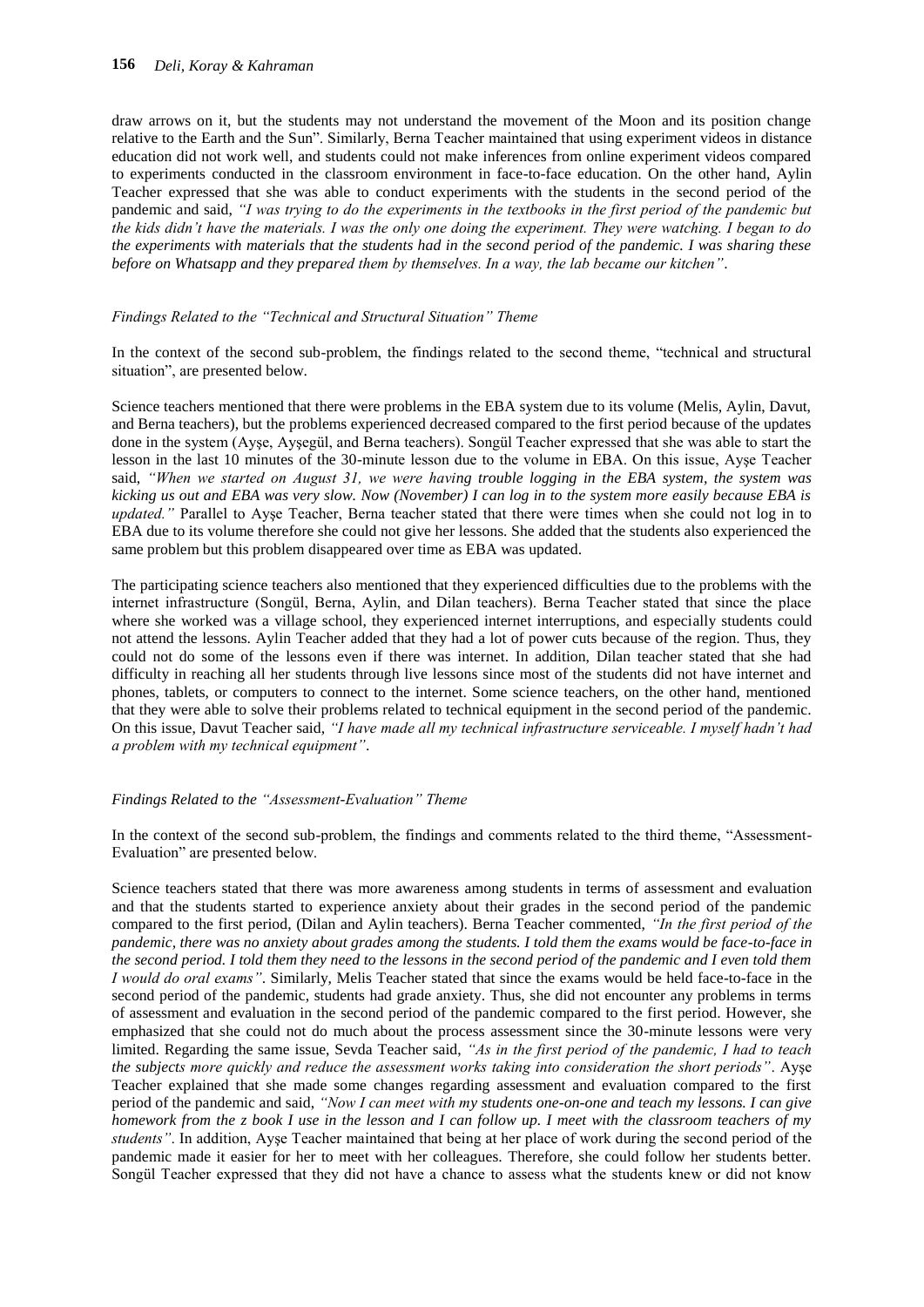about the first period, and when she got in contact with the students face-to-face with the opening of the schools in the second period, she saw that the students learned very little about the subjects. Furthermore, Esra Teacher stated that the exams were not held and that she tried to make various inferences about the students participating in the live lessons using observation and that she would use these inferences in terms of assessment and evaluation. Similarly, Davut Teacher mentioned that they had an incomplete assessment and evaluation process because a central examination was not held.

#### **Findings and Comments Related to the Third Sub-Problem**

For the third sub-problem of "What are the recommendations of science teachers regarding the post-pandemic process?", "learning and teaching processes", and "assessment-evaluation" themes were determined. In the study, a ranking was made considering these themes, and the findings were formed.

#### *Findings Related to the "Learning and Teaching Processes" Theme*

In the context of the third sub-problem, four sub-themes were determined in relation to the "learning and teaching processes" theme, which was determined as the first theme. These sub-themes were "teaching environment", "teaching methods and techniques", "teacher roles", and "student roles", respectively.

*The sub-theme of "Learning Environment":* For the post-pandemic period, science teachers believed that students would have difficulties in adapting to the face-to-face learning environment (Esra and Songül teachers). In this regard, Melis teacher said, *"It will be difficult for children to adapt to school. At the moment (pandemic period), the classes are divided into two in face-to-face education. I think there will be difficulties in adapting to this situation when the classes are reunited later on"*. Melis added that it would not possible to return to the prepandemic learning environments, but this situation would be overcome more easily in village schools. Dilan Teacher stated that the crowding in learning environments and virus anxiety would cause adaptation problems to the lessons and said, *"Since the classes will go back to the old crowded selves and the seatings will be without distance again, the students will be in contact with each other more and it will take more time for them to focus on the lesson"*. In addition, Suna Teacher expressed that even if the effects of the pandemic subside, the students in the classroom with masks would have breathing difficulties during the lesson and as a result, there would be distractions in the learning environments. Songul Teacher regarded the problem of adaptation to the face-to-face learning environment from another perspective and said, *"Students currently (in the pandemic period) experience more self-learning because they do everything using computers and the internet. After the pandemic, leaving this environment and entering a crowded classroom environment may surprise them"*. Furthermore, Berna Teacher believed that there would be no negativities in terms of the learning environment after the pandemic and that she would continue face-to-face education with the students from where they left off. However, she added that it may be easier for some students to follow the lessons from home and that coming back to school at this point may create an adaptation problem.

Some science teachers associated their thoughts about what kind of situations may arise in the learning environment for the post-pandemic period with the problems originating from the region. On this subject, Ayşe Teacher said, *"There are problems because of the region. This is Şırnak, after all, a terror zone. At one time, they suspended education for a long time. I think we are already one step behind, compared to the western regions of our country. There are also too many children at home, the mothers are mostly illiterate, fathers are usually not at home because they are truck drivers. So, there is no concerned parent profile here"*. Ayşe Teacher added that the regional reasons would create a negative learning environment for the post-pandemic period and that learning environments should be reorganized, especially in the terms of reading and writing, which was the main problem. Mehmet Teacher also made the following statements about the problems arising from the region: *"Children in this region change teachers a lot. Because of this, they are not good academically when they graduate elementary school and start middle school. Although I am a science teacher, I pay attention to spelling and punctuation rules while I make them write in the class. So, I want children to improve their Turkish. I think many of my students will have difficulties with their reading and writing skills because they don't read books, and the feedback I get from parents is in this direction"*. Dilan Teacher also associated the problems arising from the region with the insufficient number of schools and crowded classrooms and commented that this situation would affect the social distancing that will be on the agenda after the pandemic. She also stated that the insufficient technological and physical infrastructure (such as the laboratories) in schools would adversely affect the learning environments in science classes. She added that if distance learning is followed by face-to-face education throughout the country in the post-pandemic period, the inadequacy of the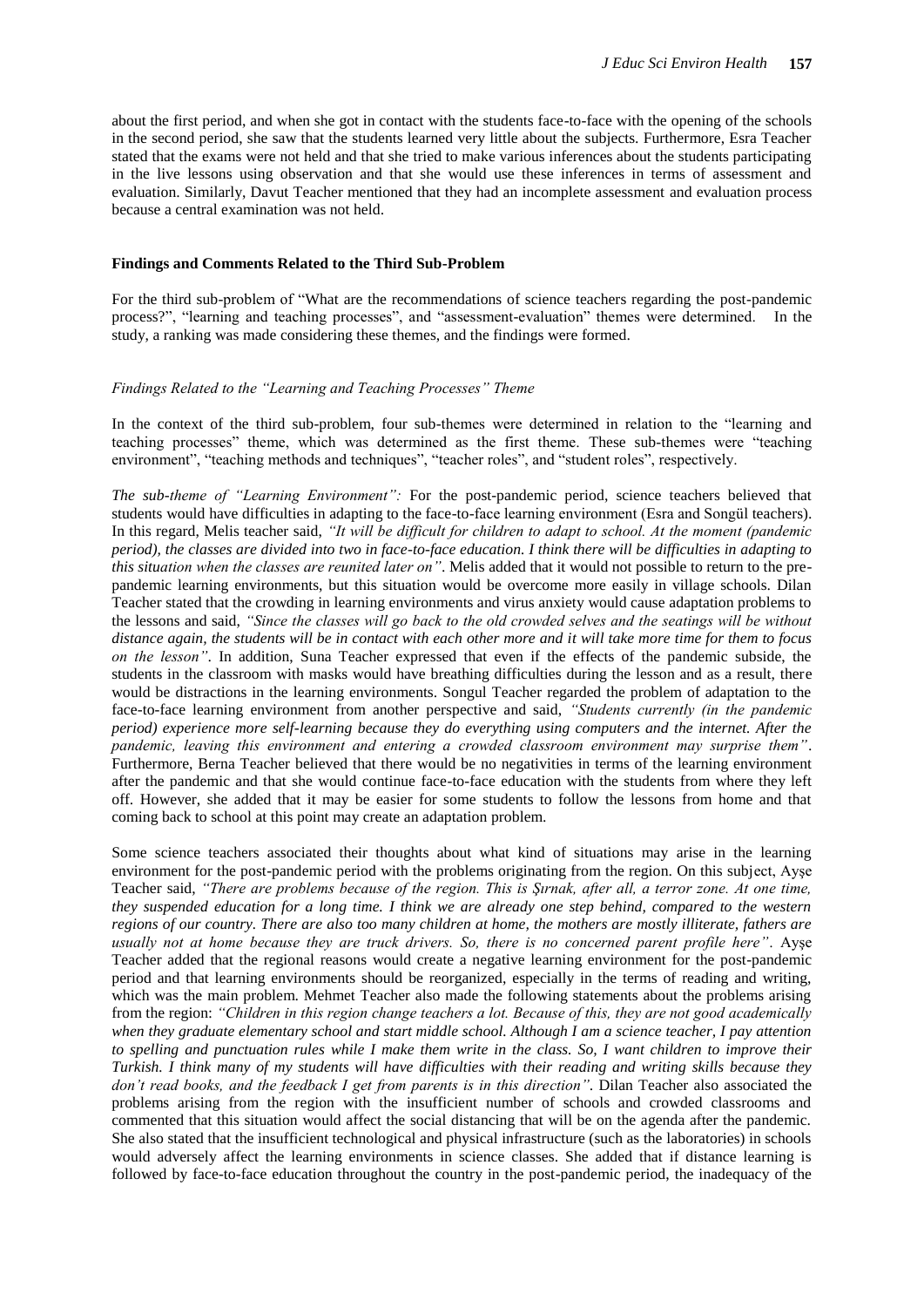financial opportunities of the people in this region will reduce student participation in classes and this will negatively affect the learning environment.

*The sub-theme of "Teaching Methods and Techniques":* The participating science teachers had concerns about social distancing in the post-pandemic period in terms of teaching methods and techniques to be used in learning environments. Regarding this, Ayşe Teacher said, *"After the pandemic, I don't think that this disease will end soon. I feel like we'll have to maintain social distancing for a few more years even if schools are open. Because of this, we may not be able to do group work. I think we can't do activities that will affect social distancing the most. For example, drama. We won't be able to use these techniques"*. Similarly, Melis Teacher stated that they were already uncomfortable with the crowded classrooms before the pandemic, that they would experience this same problem after the pandemic, and that they would not be able to apply the methods and techniques that require group work if there would be no change in the class sizes. Suna Teacher, like Melis Teacher, stated that they could not use various methods because of the crowded classrooms before the pandemic, and if this situation continued after the pandemic, they would not be able to use different methods again. Therefore, they would not be able to compensate for the learning losses caused by the pandemic. Parallel to the aforementioned teachers, Fatma Teacher also expressed that the inadequacy of the technical (smartboard) and physical (laboratory) facilities in the school she worked in in the pre-pandemic period created problems in using various teaching methods and techniques and that this situation would not improve in the post-pandemic period, which would also cause problems in using the methods and techniques related to these facilities.

Some of the science teachers, on the other hand, stated that there would be no problem in the smooth implementation of many teaching methods and techniques after the pandemic (Songül, Ayşegül, Ahmet, and Dilan teachers). However, although Berna Teacher is of the opinion that there would not be much trouble in this regard, she mentioned that methods and techniques that require repetition of the subjects should be used after the pandemic due to the fact that the students were deprived of face-to-face education and some of the learning objectives in distance learning were not completed and suggested that make-up lessons be held in order to avoid problems in terms of time. In addition, Aylin Teacher signaled that when face-to-face education would start in the post-pandemic period, she would diversify the teaching methods and techniques she could use and said, *"I realized the value of the teaching methods and techniques I used during the pandemic process while doing faceto-face education because the methods you could use in online education were limited, I could only lecture"*. Dilan Teacher suggested that orientation training should be given to students and that using engaging activities for repetition for past subjects such as games, and experiments could prevent the student from having difficulty in making connections between the topics.

*The sub-theme of "Teacher Roles":* Science teachers stated that they should work on eliminating students' learning losses that happened during distance learning since the learning objectives were not completed and not all students attended the live lessons. On this subject, Ayşe Teacher said, *"For example, while learning the solar and lunar eclipses, the student may not have been able to attend the live lessons on the phases of the moon, which was the subject of the previous year. At this point, I think that I may have trouble teaching the learning objectives of the new grade after the pandemic. So, we will always be trying to fill a gap"*. Ayşe Teacher also suggested that distance learning should be used together with face-to-face education after the pandemic. She also emphasized that with the opening of schools at all levels, teachers can make up for this gap by working overtime. In parallel with Ayşe Teacher's first view, Berna teacher said, *"I think that I could not fully teach my students the learning objectives in distance learning. This will lead students to incompletely attain the learning objectives one year later"*. Berna Teacher, who recommended that the old subjects be briefly repeated in each lesson in the period after the pandemic, added that the class hours and period length the teachers should be increased. Davut Teacher also made a statement on the period hours and said, *"I think that in an environment where the period length are not reduced, the adaptation to the school will be faster and we will return to the normal order in a short time but in a situation where the duration gets shorter, I believe that the process should be supported with live lessons, otherwise the learning objectives will be incomplete"*. Furthermore, Melis Teacher expressed that in the live lessons during distance learning, students could not comprehend abstract concepts because she could not use some teaching methods and techniques, and therefore they had information gaps in these concepts. Related to this, Melis Teacher stated that she would work to concretize the subjects that students could not understand and to eliminate these gaps after the pandemic.

Some of the science teachers believed that everything would return to normal in the post-pandemic period and there would not be much change in their roles (Ayşegül, Sevda,r and Suna teachers). Regarding this, Aylin Teacher said, *"Despite the reduced period hours during the pandemic process, I think that I won't have any problems because since the period hours will return to normal after the pandemic, it will be better for us"*. Similarly, Songül Teacher also believed that there would not have a problem with finishing up all the subjects.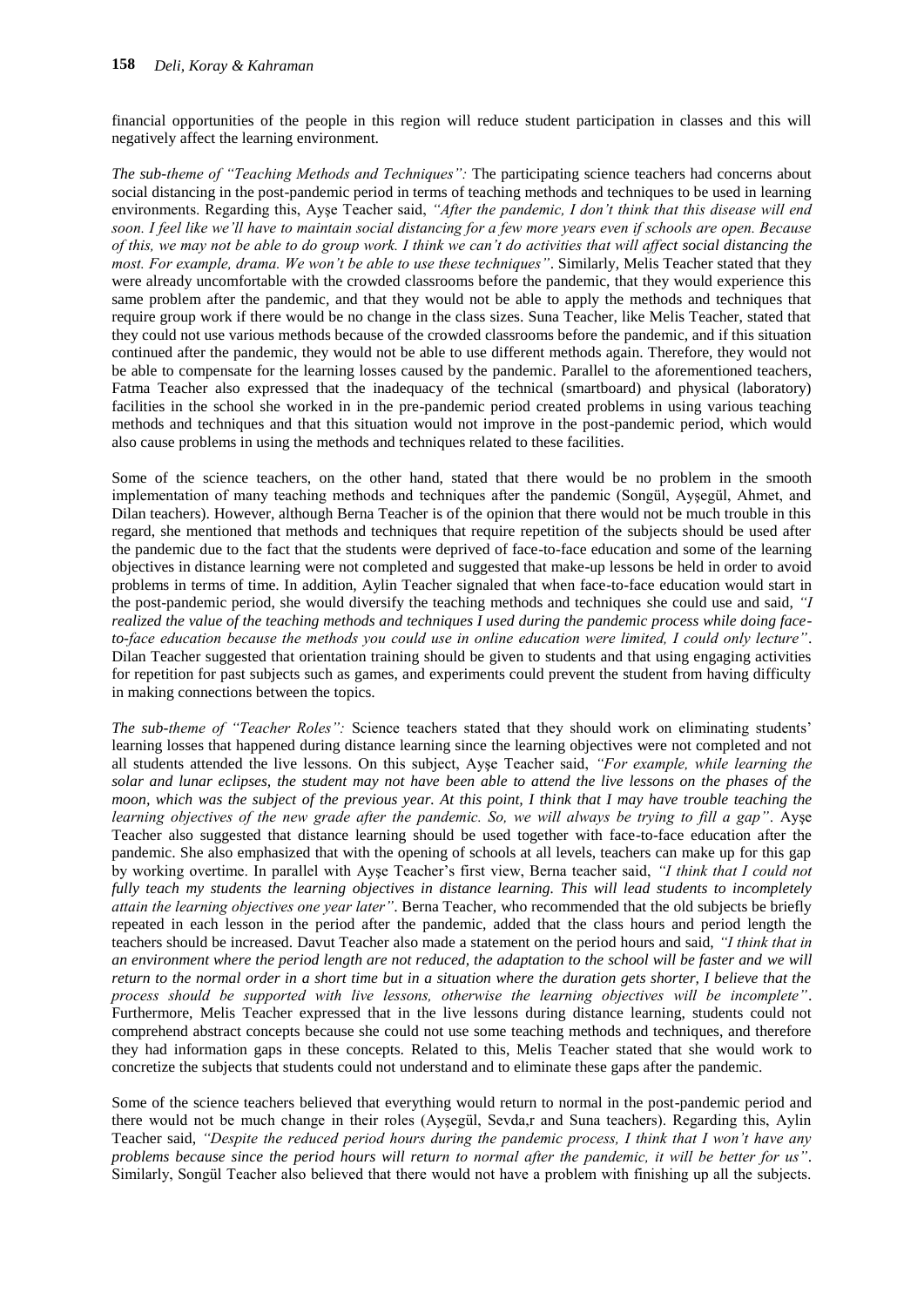However, she also believed that there might be problems with children's psychology and that it would be necessary to understand them and support them like a psychological counselor.

*The sub-theme of "Student Roles":* Expressing that students' desire to attend classes would increase compared to distance learning since face-to-face education will start after the pandemic period, Ayşe Teacher said, *"I don't think we will have problems in class participation because the children have been away from school enough and in this process they missed school and understood the value of school. That's what I think"*.Contrary to Ayşe Teacher, Berna and Ahmet teachers stated that students would not show much interest in face-to-face lessons. Due to the anxiety of the parents about the pandemic, Berna teacher said, *"There may be those among parents and students who are nervous. After this process, I think there will be parents who won't want to send their children to school. Class sizes may decrease"*. In addition, some of the science teachers emphasized that there would be difficulties in group works as students would have socialization problems in this process and that there would be an increase in students' contact and chattering tendencies during the lesson (Ayşe, Melis, and Dilan teachers). Dilan teacher believed that students' asking for permission to speak would decrease during the lesson and said, *"I think that the habit of raising fingers will decrease at the very least. Already in the distance learning process, this behavior has decreased and I think that this behavior will not be return when we start school again"*. Furthermore, Davut Teacher maintained that the students would not want to come to the classes with an understanding that they were away from school and lessons and did not care much about the teachers. Ali and Songül teachers expressed that distractions can be seen among students and even introversion among them can be encountered.

I addition, some of the science teachers stated that the students who could not attend the live lessons during the distance learning process would have difficulty in understanding the new subjects and that there would be differences between the students in the post-pandemic period due to their insufficient prior knowledge about the subjects (Ayşe, Berna, and Suna teachers). Regarding this, Suna Teacher said, *"I think that after the pandemic period, there will be differences between students who attended the live lessons and those who did not, and this will lead to differences in their levels"*. Teacher Esra, similar to the Suna Teacher's beliefs, expressed that successful students usually attended the live lessons during the pandemic period and that there will be a lack of knowledge after the pandemic among the students who did not attend the lessons. In addition to academic shortcomings in science subjects, Dilan and Mehmet teachers feared that there would be problems regarding students' reading and writing skills, which they believed to be more fundamental problems. In this regard, Dilan Teacher said, *"I think we will have difficulties in children's reading and writing skills. Even now, we are experiencing difficulties during the course period. I think we will definitely have problems about this after the pandemic"*.

#### *Findings Related to the "Assessment-Evaluation" Theme*

In the context of the third sub-problem, the findings related to the second theme, "Assessment-Evaluation" are presented below.

The participating science teachers stated that student competencies in terms of assessment and evaluation would be understood in the classroom after the pandemic, and therefore all students should be present in the classroom (Ayşe and Davut teachers). Regarding this, Ayşe Teacher said: *"I think we will understand what the students know and don't know when they enter the classroom. At the moment (pandemic period), I think that if all students attend live lessons, there will be no learning deficiencies"* and stated that necessary conditions should be provided for all students to participate in the live lessons during the distance learning process. İbrahim and Ahmet teachers emphasized that students would have difficulties while teaching the new subject as they could not attain most of the learning objectives during the pandemic process, and instead, the missing learning objectives should be compensated by using appropriate measurement tools. Melis Teacher suggested that a placement test should be held after the pandemic to determine the subjects and concepts that could not be learned by the students, and said, *"Students will have low levels because they did not experience a productive learning environment during the distance learning process. At this point, we will experience an imbalance. Very few students will be competent. As a solution, a separate class can be formed for those who constantly attended the live lessons. Then, the teacher can teach and assess accordingly"*.

Some of the participating science teachers suggested that makeup lessons should be given to students at the weekends and the number of fundamental courses should be increased after the pandemic process so that the financial impossibilities of the students do not affect their efficacy levels and no group among students such as those who attended the online lessons and those who did not would be formed (Melis and Ali teachers). On this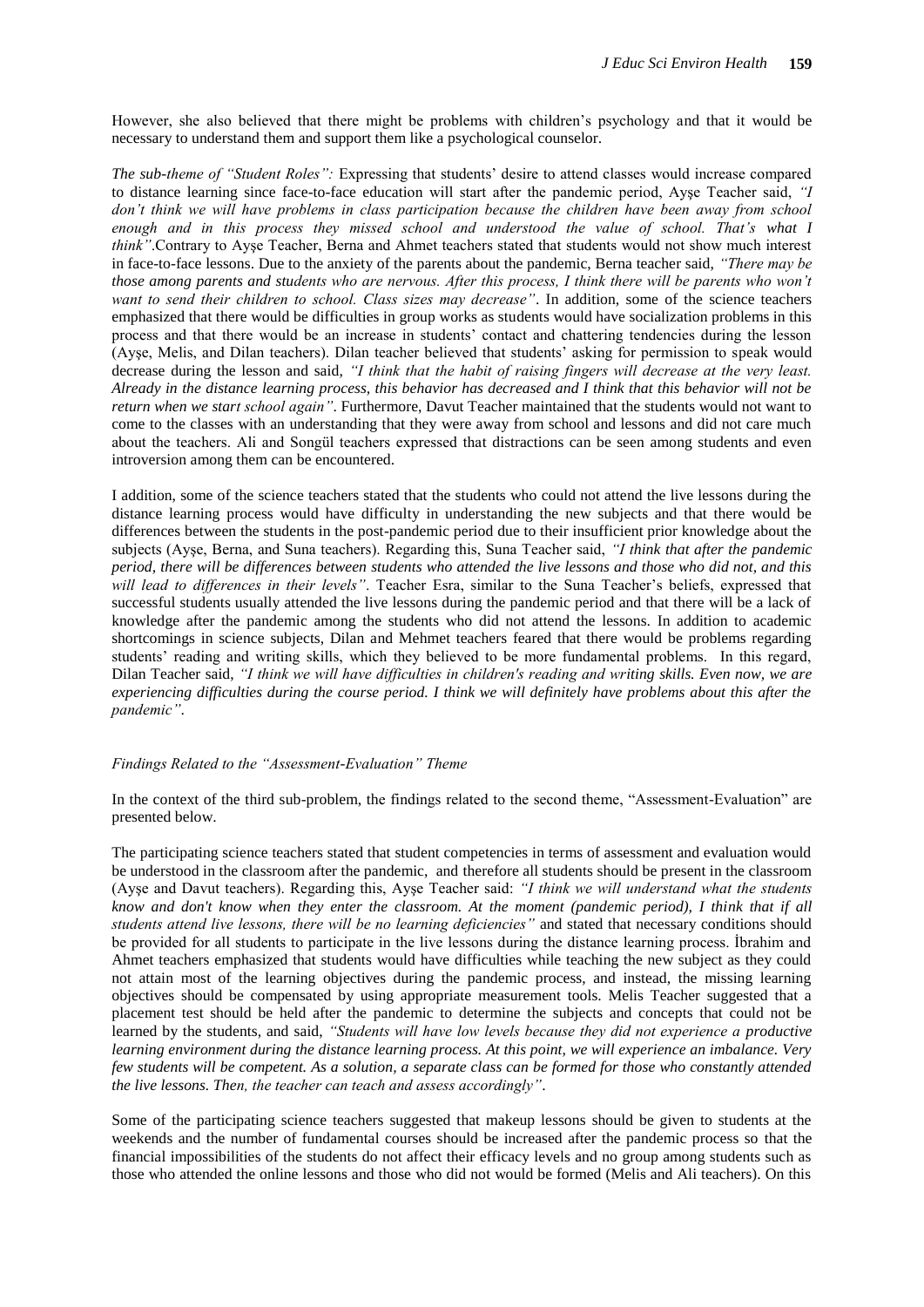subject, Melis Teacher stated, *"The child will not be able to fully master the learning objectives of the previous year. Since the spiral programming approach is used in Science, students will be incomplete. Since the new topic is related to the old topic, I think that students will have problems understanding the topics. They may even experience feelings of inadequacy"*. Like many of her fellow teachers, Songül Teacher recommended that the deficiencies should be determined with placement tests, and the transition to the new topic should undergo in that way, and she explained her opinion with the following words: *"I think we will have problems with the subjects of the previous period. After the deficiencies are determined with the placement tests, the repetition of the past topics and the processing of the new topics by taking consideration of the old topics will be a solution to this problem"*. In addition, Songül teacher stated that assessment and evaluation works must be done in the school environment in order to keep children away from the computer screen.

# **Results and Discussion**

In the study, science teachers' experiences during the pandemic process and their recommendations for the postpandemic process were explored. Employing the qualitative method, the study discusses the findings regarding teachers' instructional experiences and suggestions below.

Regarding the first period of the pandemic, teachers stated that they experienced problems in learning and teaching processes, assessment and evaluation, and technical and structural situations. Among the reasons for this situation, the sudden transition to distance learning in this process, the change in teaching methods and techniques used by the teachers, and not using methods and techniques that enable the interaction with students can be presented. Therefore, it was revealed that the teachers could not get the desired efficiency from their lessons. Some teachers emphasized that the teaching methods and techniques they used in the live lessons were limited due to the lack of equipment. In addition, science teachers stated that students did not have tools such as the internet and computers in the first period of the pandemic and that techniques requiring mutual interaction with students could not be realized. With the transition to distance learning, some science teachers expressed that they could not use anything other than lecture and visual techniques. In particular, the teachers maintained that they had difficulty in concretizing the subjects, referring to the limited materials they used in the lessons. Also, the teachers emphasized that the students had problems in understanding and interpreting the activities and materials sent from the internet and that the technical knowledge of the parents was insufficient in helping their children. However, some of the teachers stated that with the transition to distance learning, they had the chance to use web-based activities and materials more actively, thus turning a problem into an opportunity. Although teachers had problems with the transition to distance learning in this process, it can be stated that they could integrate web-based applications into their learning environments.

In the study, the most important problem was revealed to be the loss of communication between teachers and students due to the sudden interruption to face-to-face education in the first period of the pandemic. This sudden development brought with it uncertainties, causing teachers to feel helpless and inadequate in many subjects. Some teachers stated that they tried to communicate with their students in the first period of the pandemic, but they could not achieve this since students lacked equipment and had physical problems related to the Internet. In other words, the reason for this was teachers being caught unprepared for this process and the problems experienced due to physical inadequacies. In this case, the suspension of teachers' face-to-face communication with students and students' distancing themselves from the classes and school can be given as reasons for the decline in students' productivity in classes. In their study, Başaran et al. (2020) aimed to collect information about the efficiency of the distance learning process by examining the views of teachers, students, and parents on distance learning during the pandemic process. In the aforementioned study, the participants stated that distance learning had positive aspects, but the interaction was limited, active learning did not occur, it was not appropriate for individual differences, and there were negative situations such as only a few students attending the lessons because of technical equipment problems. In particular, the inadequacy of physical conditions causes students to exhibit negative attitudes towards distance learning (Serçemeli & Kurnaz, 2020). In another study conducted by Mishra, Gupta, and Shree (2020), although the participating students agreed that distance learning was the appropriate method for the pandemic process, they also stated that distance learning was inadequate due to its characteristics such as ease of learning, student participation and effectiveness, and lack of adequate planning. Along with this lack of planning, they complained about the high cost of the internet. In their study, Keskin and Özer-Kaya (2020) determined that web-based education allowed students to learn in distance learning applications, but what was learned was not permanent and there were technical problems during the education.

The rapid transition to distance learning during the pandemic process also caused changes in the terms of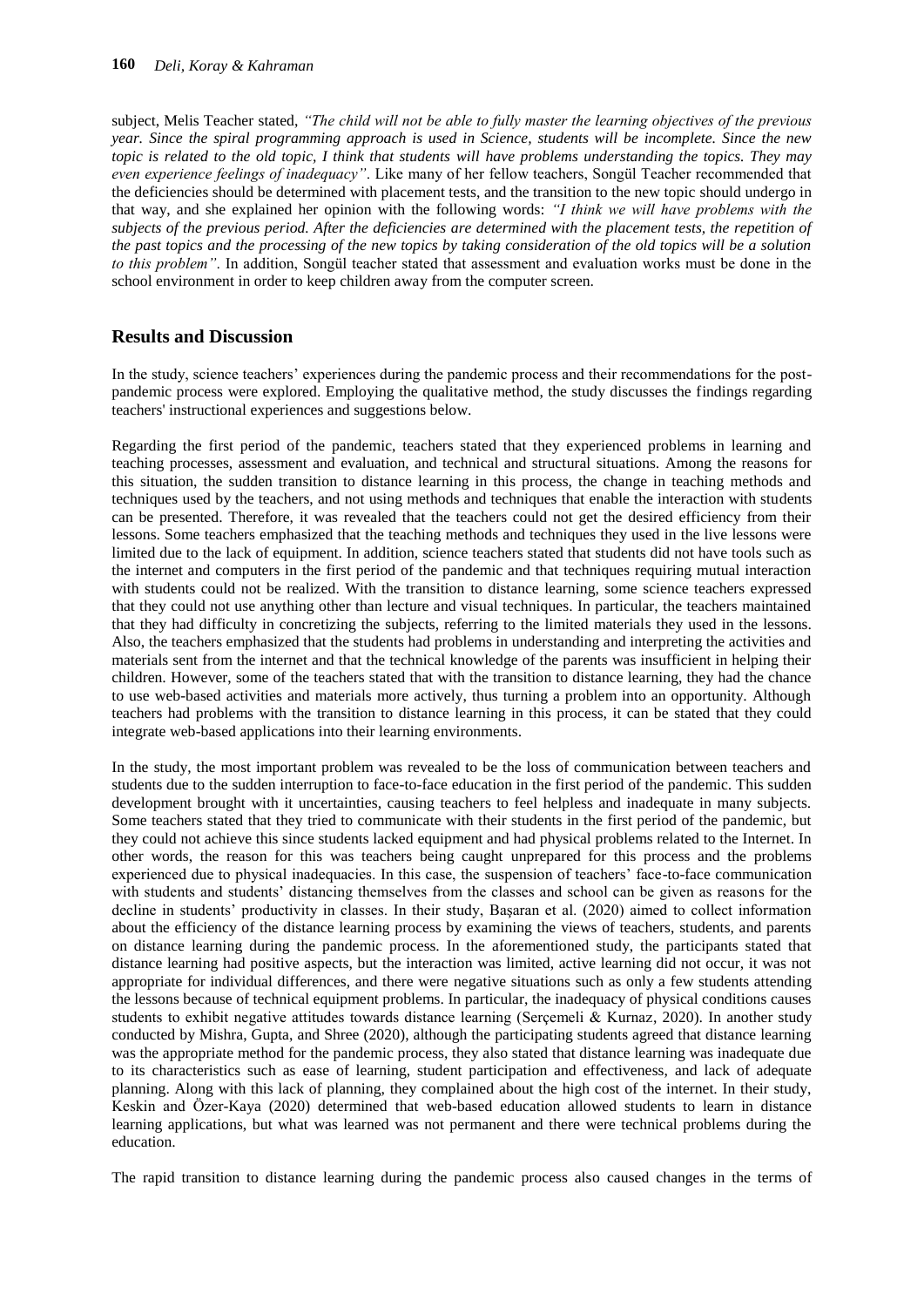teacher roles. Teachers stated that they had difficulties in the transition to distance education, especially in the context of planning the teaching of the subject, realizing the learning objectives, and finishing the subjects. Similarly, Koç (2020) stated that even though the vast majority of the learning objectives in the curriculum are adaptable to distance learning during the pandemic process, some of the learning objectives should be revised and organized. In addition, although some elements and learning objectives pointing to distance learning were included in the curriculum, the lack of sample experiences and assessment activities that can be used for these learning objectives made it difficult to implement the curriculum.

The participating teachers expressed that the make-up lessons could not be carried out in a planned way because the participation in the lessons was low. Thus, the learning objectives were not completely realized. In addition, they stated that they found the make-up lessons insufficient, that the learning objectives were not appropriate for online education, and that the learning objectives and materials requiring group work could not be used. Furthermore, some teachers mentioned that the time given within the scope of distance learning for the course contents was insufficient, and therefore their teaching was not effective. The teachers' views revealed that some learning objectives based on experiment and observation were not completed due to the lack of the necessary physical environment, and therefore teaching the learning objectives requiring application and practice lacked. Supporting the results of the present study, Pınar and Dönel Akgül (2020) revealed that middle school students found the use of distance learning in science lessons useful in terms of repetition and reinforcement of the subjects but they also found that not being able to use the experiment method created problems.

In the present study, the participating science teachers stated that they had problems in using teaching materials, making them appropriate for distance learning, delivering them to students, and getting feedback in the learning and teaching process in the first period of the pandemic. In addition, some science teachers stated that they had difficulties because the textbooks used in the courses were not suitable for distance learning and that the interactive books were inadequate. They also emphasized that teachers had problems with their students' participation in the lessons. The reason for this was that the students did not want to talk in live lessons because they were with their families, and this caused the teachers to not use the question and answer technique, which is the method often used in face-to-face lessons. Similarly, a study by Iwai (2020) revealed that the sudden transition to the use of digital platforms such as "Zoom" posed difficulties for educators who were less experienced in the internet and computers in the implementation of curricula. In addition, it was stated that the discipline of a classroom, which is controlled only through the screen and microphone, created problems for educators. Keskin and Özer-Kaya (2020) determined that students could not communicate comfortably with teachers in distance learning applications.

The performance of teachers is one of the factors that ensure the success of distance learning (Bıyıklı & Özgür, 2021). The results of this study put forth that teachers continued teaching in the first period of the pandemic, even though they had instructional problems and technical equipment deficiencies in the distance learning process. Similarly, in the study conducted by Serçemeli and Kurnaz (2020), it was determined that teachers experienced problems in distance learning during the pandemic process due to lack of technical equipment. In another study by Fidan (2020), it was concluded that the main problems of teachers who were teaching through distance learning were hardware and communication with students. When the problems experienced at the national level are compared with different countries, similar results are encountered. In their study, Niemi and Kousa (2020) aimed to reveal the views and practices of teachers and students in a local middle school in Finland about the process during the pandemic period. The study results revealed that the main difficulties for teachers were that the same naturalness provided by face-to-face teaching could not be achieved, thus a quality learning process could not be realized with distance learning. Although teachers had quickly learned to use technological platforms, their opinions about the quality of interaction were negative. In addition, students stated that they worked hard, got tired, and lost their motivation during the process.

In the present study, the teachers expressed that the teaching process in the second period of the pandemic was carried out in a more systematic and planned manner compared to the first period of the pandemic. Teachers and students had fewer problems in this period because they were more experienced than in the first period. In addition, the teachers were more technologically prepared in the second period of the pandemic compared to the first period. It was revealed that students attended more lessons in the second period since they were informed that their absences will be taken into account the exams would be held face-to-face. The teachers working in the village schools had the opportunity to follow their students closely due to the small class sizes. The participating teachers stated that they taught the learning objectives more in the second period. However, they were only able to realize the learning objectives at the remember and understand levels due to the insufficient course hours and period length. Thus, they expressed that the learning objectives at the application level were lacking. Despite these negativities, it can be said that teachers and students improved themselves from different perspectives in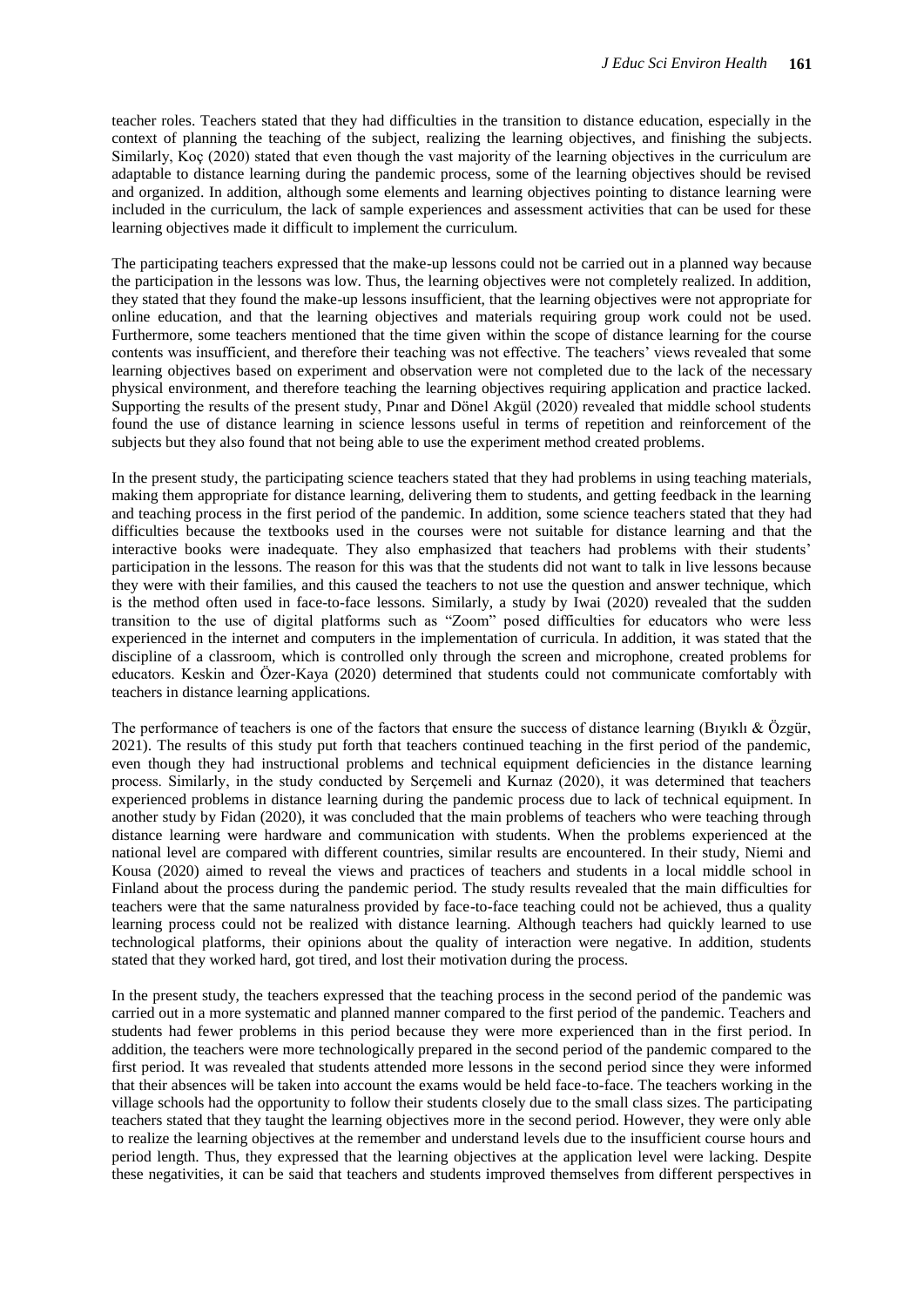this process, showing more interest and participation in the lessons. Similarly, Cakın and Külekçi Akyavuz (2020) put forth in their study that teachers had problems with communication, and parents and students' learning during the pandemic process. In addition, teachers stated that they also did supportive activities to motivate students, encourage them to continue school, and warn them to protect their health.

The present study determined that science teachers used lecture and question and answer a lot among the teaching methods and techniques in the second period of distance learning and that they benefited more from digital education platforms. The study also revealed that some teachers, who were better adapted to the pandemic process than the first period, made their own plans, used different teaching methods and techniques in this direction, concretized the concepts with interactive experiments, and provided permanent learning with video materials in the second period. Although the teachers had problems with internet connection in this period, they mostly used slides, videos, PDF files, and interactive books as materials. In addition, teacher views also revealed that three-dimensional materials not being used in the learning environment caused some teachers to have problems in concretizing the concepts.

Science teachers mostly mentioned the lack of necessary equipment in students' homes in terms of technical equipment problems experienced in the first period of the pandemic. Many students did not have internet infrastructure in their homes, and those with infrastructure did not have the financial status for the internet subscription. Some science teachers also stated that students living in villages could not use the internet packages provided by the Ministry of National Education for free of charge. Furthermore, teachers expressed that students could not log in to EBA because they did not know how to use it and that students could not use EBA efficiently because of the crashes in the EBA system. According to these views, in addition to not having equipment, students' inadequacies in using technology effected negatively the teaching process. Furthermore, some of the science teachers teaching online for the first time and not being able to use the Zoom program effectively also negatively affected the learning process. However, the problems experienced by teachers regarding technical equipment decreased in the second period of the pandemic compared to the first period of the pandemic.in EBA were solved and the system was updated, the teachers were able to log in for the lessons before students and they used time more effectively by completing their preparations.

The present study put forth that the stress and anxiety experienced by the teachers in terms of technique and equipment in the first period decreased in the second period of the pandemic. At this point, teachers stated that they started to have more command of the programs they could use in distance education, and they were able to use the EBA system and the Zoom program better compared to the first period of the pandemic. In this period, the teachers had fewer technical communication problems as they got used to the distance learning process, and that they were able to establish healthy communication with the increase in the participation rate of the students in the live lessons. It can be said that in the second period of the pandemic, students and teachers got used to the process and as a result, students' participation in the lessons increased. Furthermore, some of the science teachers had difficulties in finishing up the subjects according to the annual plan due to the decrease in lesson hours and length compared to face-to-face teaching, and therefore they stated that they taught the subjects faster. Burke and Dempsey (2020) expressed that the educational process entered with the pandemic had advantages and disadvantages for teachers. As an advantage, they emphasized that teachers had an important opportunity to get to know digital education platforms and that this would save time and practicality in terms of accessing some resources and materials. As a disadvantage, they stated that online learning puts teachers under pressure and when schools are opened and face-to-face education start, they are worried about not being able to finish the curriculum.

The results of the studies in the literature on technical equipment problems during the pandemic process support the results of the present study (Bakioğlu & Çevik, 2020; Bıyıklı & Özgür, 2021; Fidan, 2020; Pınar & Dönel Akgül, 2020; Serçemeli & Kurnaz, 2020; Ünal & Bulunuz, 2020). The study conducted by Ünal and Bulunuz (2020) aimed to determine the views of science teachers on "distance learning" during the pandemic process. The study revealed that teachers had technical problems originating from the system at the beginning of the pandemic process and then the problems were partially reduced. Another of these studies is the study of Bakioğlu and Çevik (2020) conducted with teachers. Bakioğlu and Çevik (2020), in their study also aiming to determine the views of science teachers on distance learning during the pandemic process, put forth that science teachers did not know what a pandemic was and that they had technical hardware problems. In addition, it was determined in the present study that the participation of the students in the lessons was low and the teachers had problems in the distance learning process in teaching the practical learning objectives to students. Similarly, Pınar and Dönel Akgül (2020) emphasized that the EBA platform had an important role in distance learning and that the addition of live lessons to this platform was positively received by the students. However, some students experienced software problems in this platform and could not use the platform efficiently. In particular, they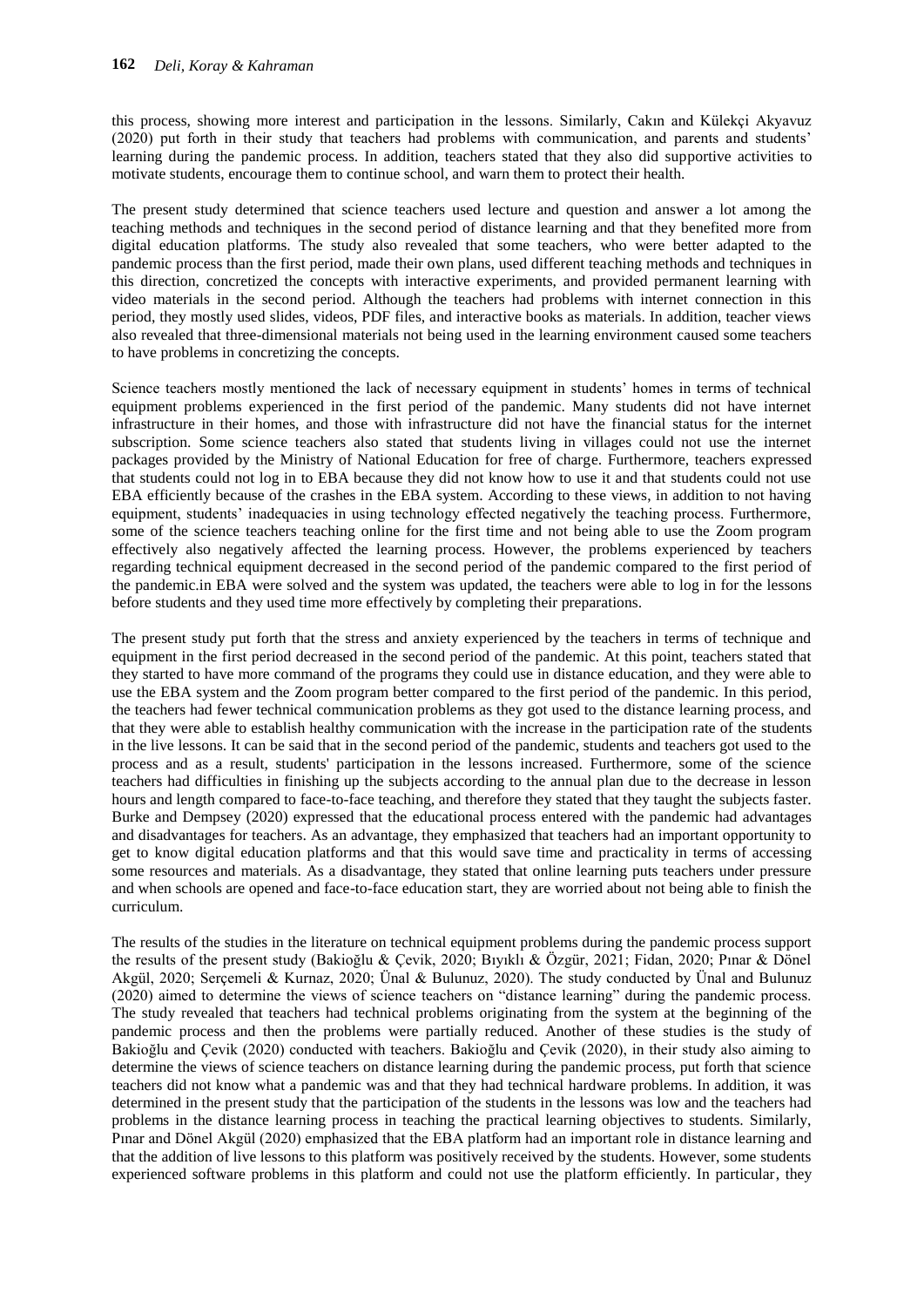expressed the negativities such as the inadequacy of the time given for the live lessons, the site giving error, the slow operation of the platform due to being busy, limited log in, and the insufficient internet quotas.

While talking about the assessment and evaluation in the first period of the pandemic, science teachers stated that they did not have an efficient assessment and evaluation process. In terms of assessment and evaluation, teachers mentioned that they had difficulty in controlling students due to the lack of a strong control mechanism and that they did not have grade anxiety because they had the perception that all students would pass no matter what. As a result, there was no efficient assessment and evaluation process in the first period of the pandemic. Also, in this process, the teachers had difficulties in making assessments and evaluations because they did not receive sufficient support from the parents. Unlike the first period of the pandemic, in the second period of the pandemic, science teachers made changes in terms of assessment and evaluation and made general inferences in the evaluation of students by communicating with the classroom teachers. It was determined that the teachers had one-on-one interviews with the students they could reach or that they reached a conclusion as a result of their observations. Some of the teachers stated that students' assessments and evaluations were incomplete because the students were not subjected to standardized exams. It was concluded that the teachers were inadequate in assessment and evaluation in the second period of the pandemic like the first period and t could not evaluate the students at an adequate level.

The participating science teachers in the present study stated that students would have difficulties in adapting to the face-to-face learning environment. Some science teachers believed that the problems originating from the region would create a negative learning environment for the post-pandemic period. They stated that learning environments should be reorganized, especially in terms of reading and writing, which is the fundamental problem. In addition, some science teachers expressed that after the pandemic, there would be a difference in academic achievement between students who attended the live lessons and those who could not and that the theoretical knowledge that students should have would be lacking when they move to the next grade. As a result, it can be said that after the pandemic, the course hours and length should be increased in order to briefly repeat the old topics, to concretize the incomprehensible topics, and to complete the deficiencies.

Some of the teachers stated that after the pandemic process, students would show behaviors such as introversion, distraction, or excessive socialization, and therefore, time would be needed to adapt students to the learning process. In terms of realizing the learning objectives, science teachers maintained that not all of the learning objectives could be given in normal time and incomplete learnings may occur that may lead to a difference in achievement among students. As a solution to this situation, works can be made to eliminate the learning deficiencies in students that happened due to the fact that the learning objectives could not be finished in distance learning and not all students could attend the live lessons.

Some teachers expressed that the pandemic would continue for a long time and that social distancing rules would be in our lives. Therefore, they believed that there would be difficulties in teaching learning objectives requiring group work and that activities preventing social distancing could not be done in schools. At this point, the number of class sizes may need to be reduced and classrooms may need to be technologically improved after the pandemic. Some teachers suggested that students should be oriented in this process and that engaging in interesting activities such as repetition, games, and experiments on past topics would make it easier for students to make connections between subjects.

In addition, they also suggested that refreshers should be offered for the incomplete learning objectives. Science teachers believed that the proficiency level of the students would be understood in the classroom after the pandemic period, and emphasized that all students should be in the classroom environment. At this point, a placement test can be held after the pandemic to determine the subjects and concepts that have not been learned by the students. However, some teachers believed that there would be no negative situation in terms of the learning environment in the post-pandemic period, everything would return to normal and face-to-face education would continue with the students from where they had left off. It can be predicted that students' willingness to attend classes will increase when face-to-face education will begin compared to distance learning.

Sarı and Nayır (2020) examined the pandemic period in international reports in terms of education and identified the emerging problems and the opportunities created by this process. This study emphasized that methods to make communication with the family stronger should be found, and teacher-parent communication should be provided in a very good way in terms of both the curriculum and the practices to be made. The present study also underlined that assessment and evaluation methods should be diversified and that necessary regulations should be made by reviewing the functions of schools. Similarly, Sever and Özdemir (2020) aimed to concretize the events in the distance learning process through photographs and interpret them from a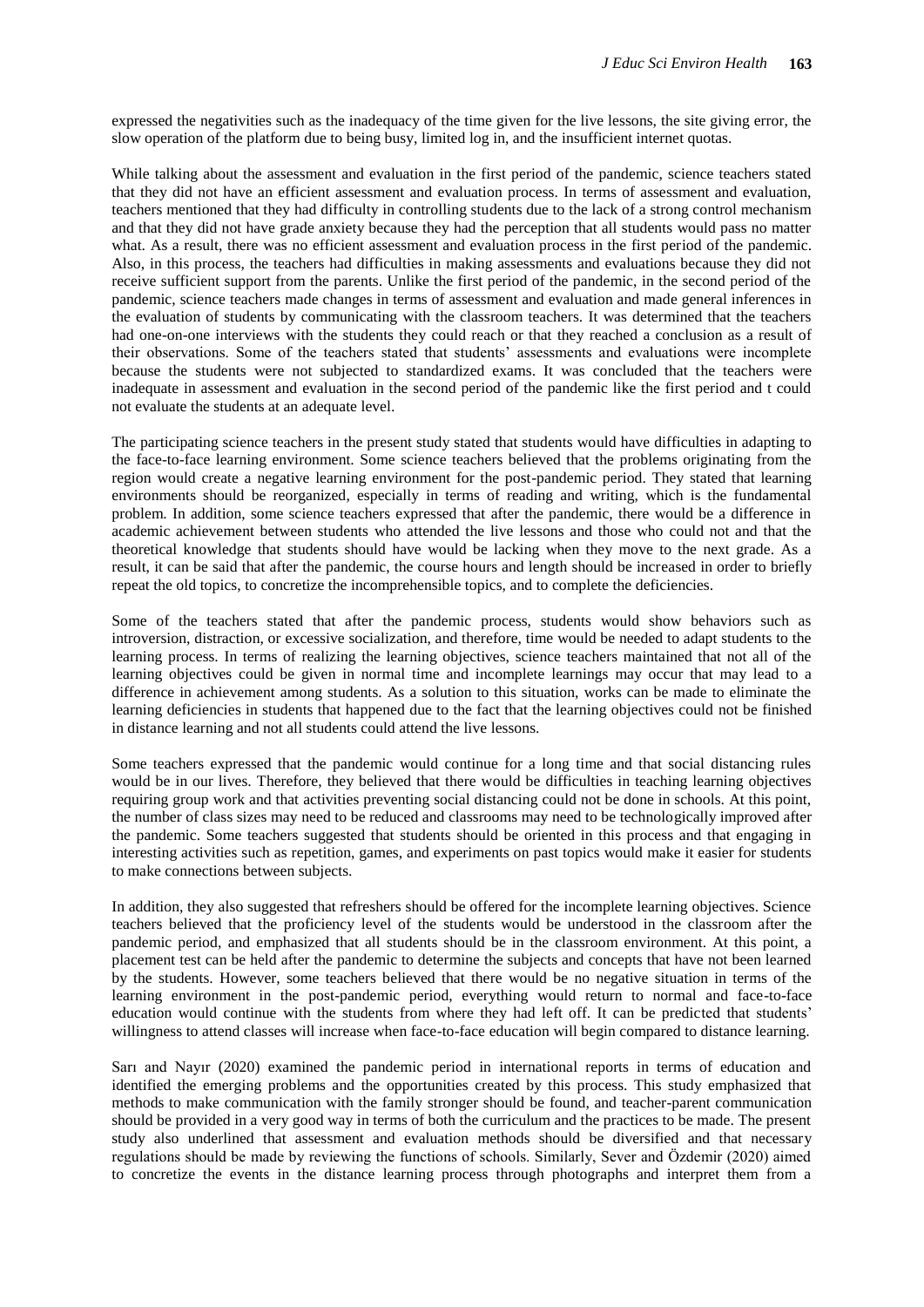participant-centered perspective. According to the study results, students living in rural areas experienced inequality of opportunity, and the pandemic process was an experience that was highly stressful and required self-control skills. In the present study, it was determined that there was pessimism and hopelessness in the students and that this would create adaptation problems. In another study, it was also revealed that although teachers had positive thoughts about distance learning, they also believed that high-level interaction and social communication cannot be easily achieved as in face-to-face education (Hebebci, Bertiz, & Alan, 2020). Figueroa et al. (2020) stated that although students who were getting orthopedics specialization education made positive assessments about distance learning activities, they still considered these activities as a necessary complement to face-to-face teaching activities.

## **Recommendations**

In line with the study results, the following recommendations can be made:

Action plans should be developed and updated during and after the pandemic with the participation of all stakeholders such as teachers, parents, and school management in order to eliminate the learning deficiencies and increase students' motivation to school. In order to finish the incomplete learning objectives during and after the pandemic process, make-up education in which applied teaching methods and techniques will be used should be planned so that students can establish strong connections between concepts and subjects. Orientation programs can be carried out during and after the pandemic process to eliminate the problems of adaptation to face-to-face education, especially for students, teachers, and parents. Support should be obtained from the state institutions in order to eliminate the problems related to technical equipment, which were partially resolved in the second period of the pandemic, and to provide the necessary infrastructure. In this regard, it is important to solve the problems, especially in rural areas. In addition, trainings should be organized to inform teachers and parents about technical infrastructure. Distance learning and face-to-face in-service trainings should be organized for teachers, distance education should be introduced with all its aspects, and the teaching methods, techniques, and materials that can be used in this process should be taught. Teachers' competencies in using digital platforms should be increased. In this study, the problems experienced during the pandemic process were discussed in terms of science teachers' views. Future studies using different sample groups and different research methods can be conducted to determine the other aspects of the subject and present solutions.

## **Scientific Ethics Declaration**

The authors declare that the scientific ethical and legal responsibility of this article published in JESEH journal belongs to the authors.

#### **References**

- Almaghaslah, D., & Alsayari, A. (2020). The effects of the 2019 novel coronavirus disease (COVID-19) outbreak on academic staff members: A case study of a pharmacy school in Saudi Arabia. *Risk Management and Healthcare Policy, 13*, 795-802.
- Altuntas Yılmaz, N. (2020). Investigation of students' attitudes towards applied distance education in the covid-19 pandemic process in higher education instiutions: Example of physiotherapy and rehabilitation department. *Necmettin Erbakan University Faculty of Health Sciences Journal*, *3*(1), 15-20.
- Angoletto, R., & Queiroz, V. C. (2020). COVID-19 and the challenges in education. *The Centro de Estudos Sociedade e Tecnologia (CEST)*, *5*, 2.
- Arslan, A. (2020). Determining the 21st century skills that should be instilled to students from the perspective of pre-service teachers before and after the pandemic. *The Journal of National Education, 49*(1), 553-571.
- Baker, C., Wuest, J., & Stern, P. N. (1992). Method slurring: The grounded theory/ phenomenology example. *Journal of Advanced Nursing, 17*, 1355-1360.
- Bakioglu, B., & Cevik, M. (2020). Science teachers' views on distance education in the Covid-19 pandemic process. *Electronic Turkish Studies*, *15*(4), 109-129.
- Balcı, A. (2020). In Covid-19 special the effect of pandemics on education. *International Journal of Leadership Studies: Theory and Practice, 3*(3), 75-85.
- Basaran, M., Dogan, E., Karaoglu, E., & Sahin, E. (2020). A study on effectiveness of distance education, as a return of coronavirus (Covid-19) pandemic process. *AJER - Academia Journal of Educational Research, 5*(2), 368-397.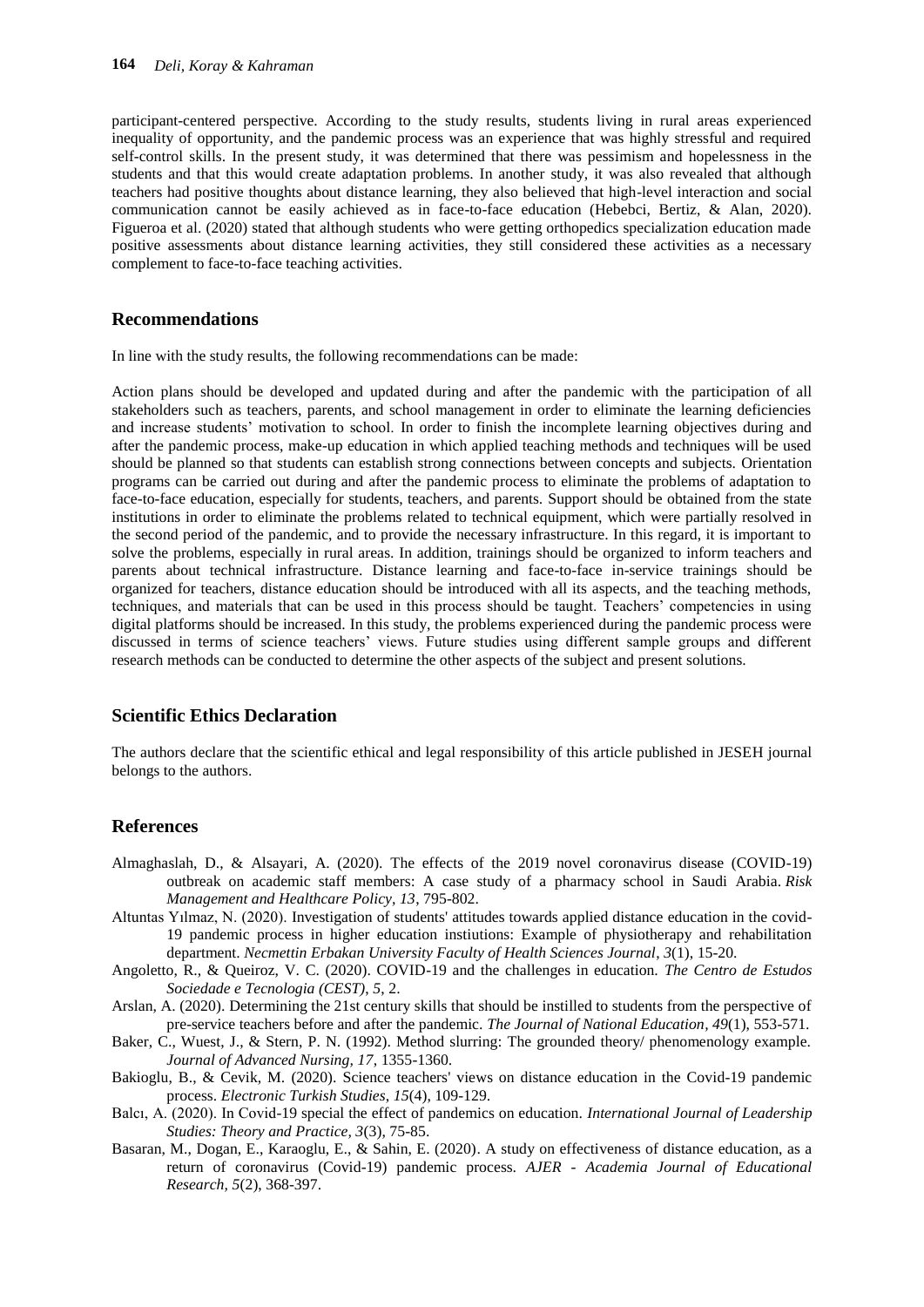- Bhamani, S., Makhdoom, A. Z., Bharuchi, V., Ali, N., Kaleem, S., & Ahmed, D. (2020). Home learning in times of COVID: Experiences of parents. *Journal of Education and Educational Development*, *7*(1), 9- 26.
- Bıyıklı, C., & Ozgur, A. O. (2021). Teachers' solution suggestions for the problems experienced in the synchronous distance education process during the Covid – 19 pandemic. *Journal of Open Education Applications and Research, 7*(1), 110-147
- Bozkurt, A. (2020). Koronavirus (Covid-19) pandemi sureci ve pandemi sonrası dunyada egitime yonelik degerlendirmeler: Yeni normal ve yeni egitim paradigması. *Journal of Open Education Applications and Research, 6*(3), 112-142.
- Burke, J., & Dempsey, M. (2020). *COVID-19 Practice in primaryschools in Ireland report*. National University of Ireland Maynooth, Ireland. Retrieved from [https://www.researchgate.net/publication/340444601\\_Covid-](https://www.researchgate.net/publication/340444601_Covid-19_Practice_in_Primary_Schools_in_Ireland_Report)[19\\_Practice\\_in\\_Primary\\_Schools\\_in\\_Ireland\\_Report](https://www.researchgate.net/publication/340444601_Covid-19_Practice_in_Primary_Schools_in_Ireland_Report)
- Cakın, M., & Kulekci Akyavuz, E. (2020). The Covid-19 process and its reflection on education: An analysis on teachers' opinions. *International Journal of Social Sciences and Education Research, 6*(2),165-186.
- Can, E. (2020). Korona virus (Covid-19) pandemisi ve pedagojik yansımaları: Turkiye'de acık ve uzaktan egitim uygulamaları. *Journal of Open Education Applications and Research, 6*(2), 11-53.
- Demir, E. (2014). Uzaktan egitime genel bir bakıs. *Dumlupınar University Journal of Social Science*, *39*, 203- 212.
- Eken, O., Tosun, N., & Eken, D. T. (2020). Urgent and compulsory move to distance education upon Covid-19: A general evaluation. *The Journal of National Education*, *49*(1), 113-128.
- Erguney, M. (2017). The role of mobile learning technologies in distance education. *Ulakbilge Journal of Social Sciences, 5*(13), 1009-1021.
- Fidan, M. (2020). Education in the uncertainty of Covid 19: Teachers' views on emergency remote teaching in primary school. *Usak Universitesi Egitim Arastırmaları Dergisi*, *6*(2), 24-43.
- Figueroa, F., Figueroa, D., Calvo-Mena, R., Narvaez, F., Medina, N., & Prieto, J. (2020). Orthopedic surgery residents' perception of online education in their programs during the COVID-19 pandemic: Should it be maintained after the crisis?. *Acta Orthopaedica*, *91*(5), 543-546.
- Genc, M. F., & Gumrukcuoglu, S. (2020). The views of theology faculty students on distance education in the coronavirus (Covid-19) process. *Electronic Turkish Studies*, *15*(4), 403-422.
- Giannini, S., & Lewis, S. G. (2020). *Three ways to plan for equity during the coronavirus school closures*. Retrieved from [https://gemreportunesco.wordpress.com/2020/03/25/three-ways-to-plan-for-equity](https://gemreportunesco.wordpress.com/2020/03/25/three-ways-to-plan-for-equity-during-the-coronavirus-school-closures/)[during-the-coronavirus-school-closures/](https://gemreportunesco.wordpress.com/2020/03/25/three-ways-to-plan-for-equity-during-the-coronavirus-school-closures/)
- Gogebakan, T. (2020). Tarihteki diger pandemiler: İnsanlık diger olumcul salgın hastalıklardan nasıl kurtuldu. *Analiz*, *7*. Retrieved from [https://www.verianaliz.net/pandemi-tarihi-corona-covid19-veri](https://www.verianaliz.net/pandemi-tarihi-corona-covid19-veri-analiz-infografik/#endemianchor)[analiz-infografik/#endemianchor](https://www.verianaliz.net/pandemi-tarihi-corona-covid19-veri-analiz-infografik/#endemianchor)
- Gokce, A. T. (2008). Kuresellesme surecinde uzaktan egitim. *Dicle University Journal of Ziya Gokalp Faculty of Education*, *11,* 1-12. Retrieved from<https://dergipark.org.tr/en/download/article-file/787151>
- Gulbahar, Y., & Karatas, E. (2016). Learning distance teaching via distance learning: "e-instructor certificate program. *Kastamonu Education Journal, 24*(4), 1867-1880.
- Hays, J. N. (1998). *The burdens of disease: Epidemics and human response in western history*. New Jersey: Rutgers University Press.
- Hebebci, M. T., Bertiz, Y., & Alan, S. (2020). Investigation of views of students and teachers on distance education practices during the coronavirus (COVID-19) pandemic. *International Journal of Technology in Education and Science (IJTES)*, *4*(4), 267-282.
- Hens, N., Ayele, G. M., Goeyvaerts, N., Aerts, M., Mossong, J., Edmunds, J. W., & Beutels, P. (2009). Estimating the impact of school closure on social mixing behaviour and the transmission of close contact infections in eight European countries. *BMC Infectious Diseases, 9*(187), 1-12. <http://doi.org/10.1186/1471-2334-9-187>
- Huss, J. A., Sela, O., & Eastep, S. (2015). A case study of online instructors and their quest for greater interactivity in their courses: Overcoming the distance in distance education. *Australian Journal of Teacher Education*, *40*(4), 71-86.
- Imamoglu, H. V., & Siyimer Imamoglu, F. (2020). Teacher views on coronavirus epidemic and distance education process: Sehit Bulent Yalcın Sport High School and Sehit Ertan Yılmaz Fine Arts High School (Sinop) example. *Journal of Humanities and Tourism Research*, *10*(4), 742-761.
- Iwai, Y. (March 13, 2020) 'Online Learning during the COVID-19 Pandemic: What do we gain and what do we lose when classrooms go virtual?'*, Scientific American*. Retrieved from <https://blogs.scientificamerican.com/observations/online-learning-during-the-covid-19-pandemic/>
- Jasper, M. A. (1994). Issues in phenomenology for researchers of nursing. *Journal of Advanced Nursing, 19*, 309-314.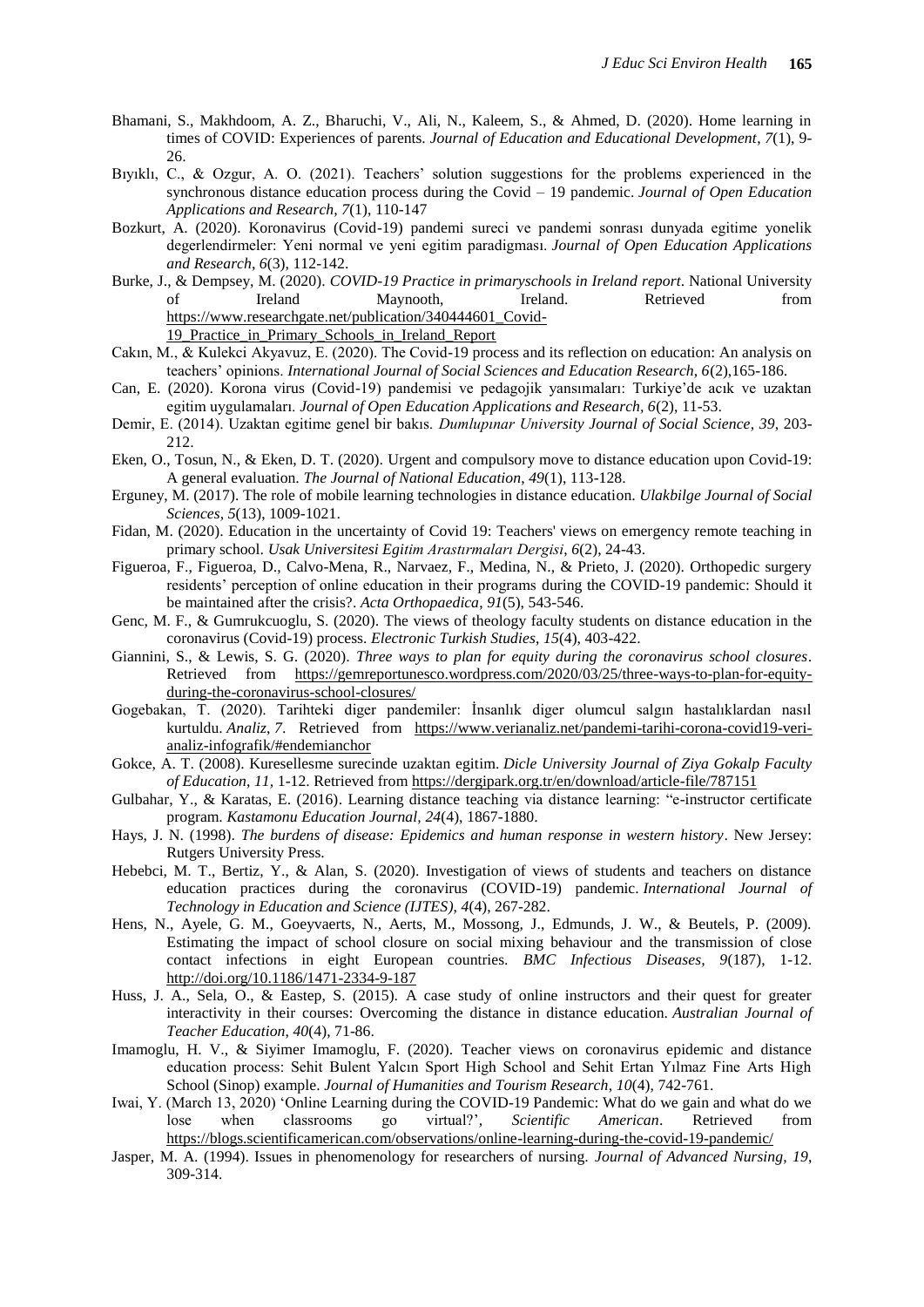- Karakas, M. (2020). The multi-sociological aspects of the COVID-19 pandemic and the new normal. *İstanbul University Journal of Sociology, 40*(1), 541-573.
- Kaya, Z. (2002). *Uzaktan egitim (1. Baskı).* Ankara: Pegem Press.
- Kaysi, F. (2020, September). *Covid-19 salgını surecinde Turkiye'de gerceklestirilen uzaktan egitimin degerlendirilmesi*. Paper presented at the 5th International Scientific Research Congress (IBAD-2020) (pp. 17-22), Istanbul, Turkey. Retrieved from file:///C:/Users/HP/Downloads/19819.pdf
- Kazmer, M., & Caroline, H. (2004). *Learning, cultureand community in online education: Research and practice*. Newyork: Peterlong Press.
- Keskin, M., & Ozer Kaya, D. (2020). Evaluation of students' feedbacks on web-based distance education in the COVID-19 process. *İzmir Katip Celebi University Faculty of Health Sciences Journal*, *5*(2), 59-67.
- Koc, E. S. (2021). Examining the compatibility of primary education curricula for distance education became common after COVID-19. *International Anatolia Academic Online Journal Social Sciences Journal*, *7*(1), 24-36.
- Kocabıyık, O. O. (2016). Phenomenology and grounded theory: A comparison in terms of some features. *Trakya Journal of Education*, *6*(1), 55-66.
- Mahdy, M. A. A. (2020). The impact of COVID-19 pandemic on the academic performance of veterinary medical students. *Frontiers in Veterinary Science, 7*, 594261. doi: 10.3389/fvets.2020.594261
- Marshall, C., & Rossman, G. B. (1989). *Designing qualitiative research*. Sage.
- Midkiff, S. F., & DaSilva, L. A. (2000, August). *Leveraging the web for synchronous versus asynchronous distance learning*. Paper presented at the International Conference on Engineering Education (Vol. 2000, pp. 14-18), Taipei, Taiwan. Retrieved from <http://citeseerx.ist.psu.edu/viewdoc/download?doi=10.1.1.461.2099&rep=rep1&type=pdf>
- Miles, M. B., & Huberman, A. M. (1994). *Qualitative data analysis: An expanded sourcebook*. Sage.
- Mishra, L., Gupta, T., & Shree, A. (2020). Online teaching-learning in higher education during lockdown period of COVID-19 pandemic. *International Journal of Educational Research Open*, *1*(2020), 100012. <https://doi.org/10.1016/j.ijedro.2020.100012>
- MoNE. (2020). *Millî Egitim Bakanlıgı COVID-19*. Retrieved from [https://www.meb.gov.tr/kovid-19a-ozel](https://www.meb.gov.tr/kovid-19a-ozel-site/haber/22154/tr)[site/haber/22154/tr](https://www.meb.gov.tr/kovid-19a-ozel-site/haber/22154/tr)
- MoNE. (2021). *Millî Egitim Bakanlıgı basın acıklamaları*. Retrieved from [http://www.meb.gov.tr/meb\\_haberindex.php?KATEGORI=286](http://www.meb.gov.tr/meb_haberindex.php?KATEGORI=286)
- Moore, M. G., & Kearsley, G. (1996). *Distance education: A Systems view*. CA: Wadsworth Publishing Company.
- Niemi, H. M., & Kousa, P. (2020). A case study of students' and teachers' perceptions in a Finnish high school during the COVID pandemic. *International Journal of Technology in Education and Science (IJTES), 4*(4), 352-369.
- Ozdemir, H. (2005). *Salgın hastalıklardan olumler: 1914-1918 [Deaths from Diseases, 1914–1918].* Ankara: Turk Tarih Kurumu.
- Ozer, M., & Suna, H. E. (2020). Covid-19 salgını ve egitim. In M. Seker, A. Ozer and C. Korkut (Ed.), *Kuresel toplumun anatomisi: İnsan ve toplumun gelecegi* (pp. 171-192). Ankara: Turkiye Bilimler Akademisi – TUBA.
- Patton, M. Q. (1990). *Qualitative evaluation and research Methods (2nd ed.).* Thousand Oaks, CA, USA: Sage Publications, Inc.
- Pınar, M. A., & Donel Akgul, G. (2020). The opinions of secondary school students about giving science courses with distance education during the Covid-19 pandemic. *Journal of Current Researches on Social Sciences*, *10*(2), 461-486. doi: 10.26579/jocress.377
- Ramos-Morcillo, A. J., Leal-Costa, C., Moral-García J. E., & Ruzafa-Martínez, M. (2020). Experiences of nursing students during the abrupt change from face-to-face to e-learning education during the first month of confinement due to COVID-19 in Spain. *International Journal of Environmental Research and Public Health, 17*(15), 5519. doi:10.3390/ijerph17155519.
- Rose, P., Beeby, J., & Parker, D. (1995). Academic rigour in the lived experience of researchers using phenomenological methods in nursing. *Journal of Advanced Nursing, 21*, 1123-1129.
- Rovai, A. P., & Barnum, K. T. (2003). On-line course effectiveness: An analysis of student interactions and perceptions of learning. *Journal of Distance Education, 18* (1), 57-73.
- Ruksasuk, N. (1999, August). *Library and information science distance education in Thailand in the next decade*. Paper presented at the 65th IFLA Council and General Conference, Bangkok. Retrieved from <https://files.eric.ed.gov/fulltext/ED441495.pdf>
- Sahu, P. (2020). Closure of universities due to coronavirus disease 2019 (COVID-19): Impact on education and mental health of students and academic staff. *Cureus*, 12(4). doi: [10.7759/cureus.7541](https://dx.doi.org/10.7759%2Fcureus.7541)
- Sari, T., & Nayır, F. (2020). Challenges in distance education during the (Covid-19) pandemic period. *Qualitative Research in Education*, *9*(3), 328-360.